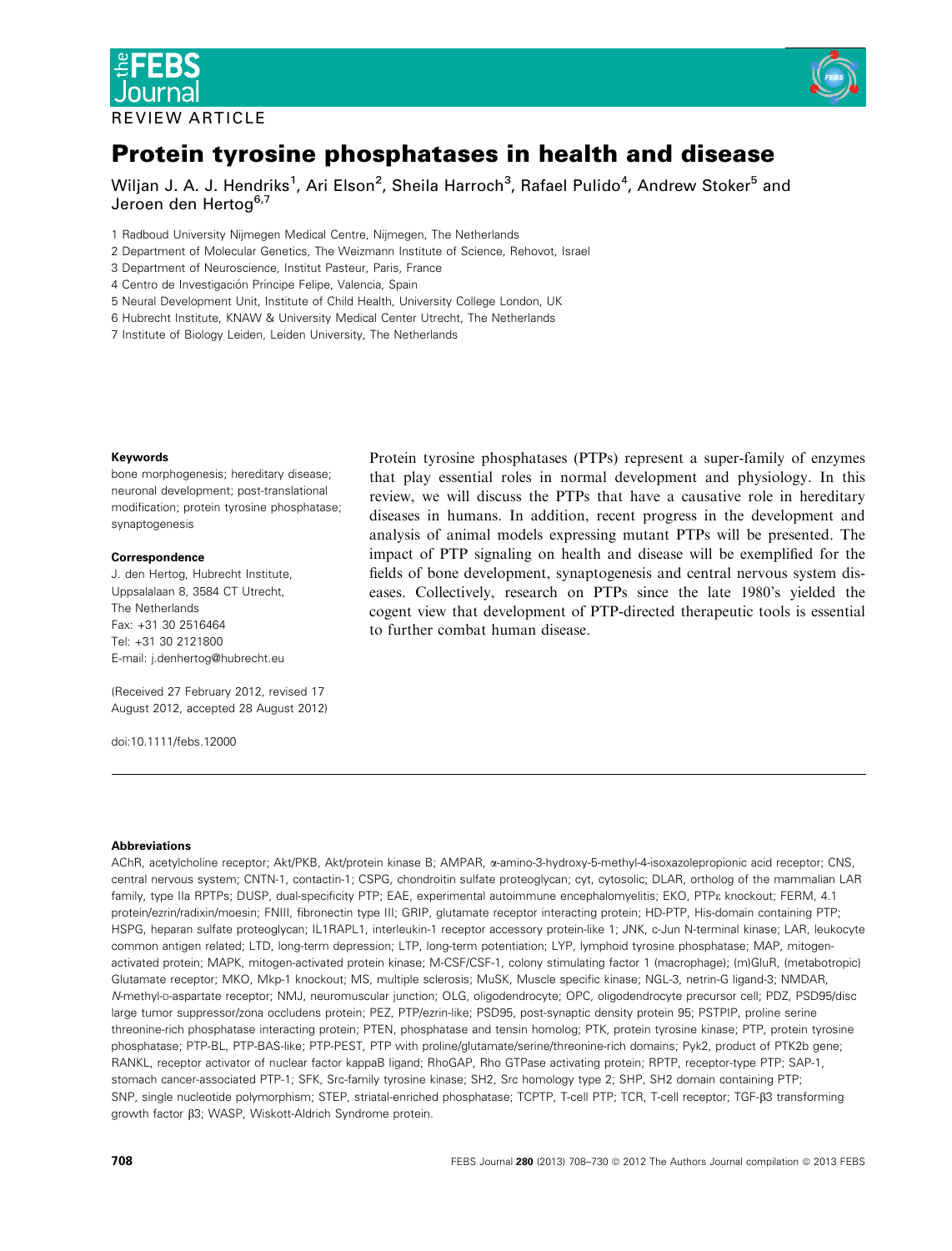## Introduction

The reversible phosphorylation of proteins is one of the most powerful ways by which living organisms orchestrate the development and function of their constituting cells. Cellular protein phosphotyrosine levels are tightly regulated by protein tyrosine kinases (PTKs) and protein tyrosine phosphatases (PTPs). Members of the super-family of PTPs catalyze the dephosphorylation of phosphotyrosine, many PTP family members [known as dual-specificity phosphatases (DUSPs)] also remove phosphate groups from phosphothreonine and phosphoserine residues in proteins and some PTP family members dephosphorylate phospholipids, phosphorylated carbohydrates or oligonucleotides [1, 2]. PTP substrate specificity and activity is tightly regulated by various mechanisms ([3] and elsewhere in this issue). Research over the past decades has firmly established important and diverse roles for PTPs in cellular signaling pathways, embryonic development and disease. Most convincingly, in several cases mutations in PTP genes have been shown to be causative for, or to contribute to, the penetrance or severity of the disease state. For recent and extensive reviews on alterations of PTP genes in somatic cells, including mutations or dysregulated expression, as observed in human diseases such as cancer or metabolic disorders, we refer to other publications [4–12]. Here, we will first briefly list the PTPs that are associated with hereditary human pathologies. Subsequently, we will highlight the powers of distinct animal models in contributing to our knowledge on how PTPs exert their actions in (patho)biological conditions. Finally, we will review the role of PTPs in bone and synapse development and in central nervous system (CNS) disease states.

Over the past 25 years, the PTP field has evolved and it is evident that PTPs have essential roles in many biological processes. The authors of this review all collaborated in a European Union-funded Marie Curie Research Training Network, PTPNET, which ran from 2007 to 2011. The topics that we highlight in this review reflect the research interests and expertise of the co-authors.

## PTPs in hereditary human disease

Hereditary disease phenotypes that are caused by mutations in classical PTP genes have been described to date for PTPN1, PTPN2, PTPN11, PTPN14, PTPN22, PTPRC and PTPRQ (Table 1). Interestingly, both lossof-function and gain-of-function mutations in these genes may underlie the reported disease. PTPN11 is the prime example of a PTP of which activating as well as inactivating mutations are associated with human disease. In addition, allelic variants of PTPN21, PTPRA, PTPRD, PTPRJ, PTPRO and PTPRZ1 have been linked to human diseases, but the underlying mechanism remains to be elucidated. Intriguingly, the DUSP genes that are mutated in the germline and are responsible for hereditary human diseases encode enzymes, including phosphatase and tensin homolog (PTEN), myotubular myopathy-related DUSPs and laforin, which primarily act on nonproteinaceous substrates such as phospholipids [13, 14] and phosphorylated carbohydrates [15]. In all these cases, the hereditary alteration results in total or partial loss of function of the affected DUSP (Table 1). Finally, inactivating mutations in two class-IV eyes absent Asp-based PTP genes are causative in developmental disorders. The spectrum of mutations in PTP genes and their effects on catalytic activity warrant the development of specific PTP-inhibiting or PTP-activating therapies, respectively.

# Animal models to study PTP physiology

Previously [4] we highlighted that knowledge concerning the physiological roles of individual classical PTPs is largely derived from studies with – often loss-offunction – mutant mouse models. Since that time several new mouse models have appeared in the literature and – in line with our prediction – compound studies in knockout mice have also been undertaken. Here, we will briefly update the classical PTP mouse knockout catalog. Subsequently, we will highlight the impact of the application of zebrafish as an animal model system on our knowledge of PTP functioning during early development.

## Mouse models: an update

Around 2007 already a comforting number of classical PTP genes had been knocked out in the mouse genome [4], leaving work to be completed for some nine additional genes. Unfortunately, for genes Ptpn18, Ptpn20, Ptpn21 and Ptpru, mouse models are still not available. The International Knock-out Mouse Consortium (www.knockoutmouse.org) has vectors prepared for Ptpn18, and targeted ES cells are ready for Ptpn20, Ptpn21 and Ptpru, so a first hurdle has been taken and the waiting is for research funds and brave, interested scientists to take up the remaining challenges.

The mouse genome encodes many PTPs that are structurally related, and many PTP knockout mice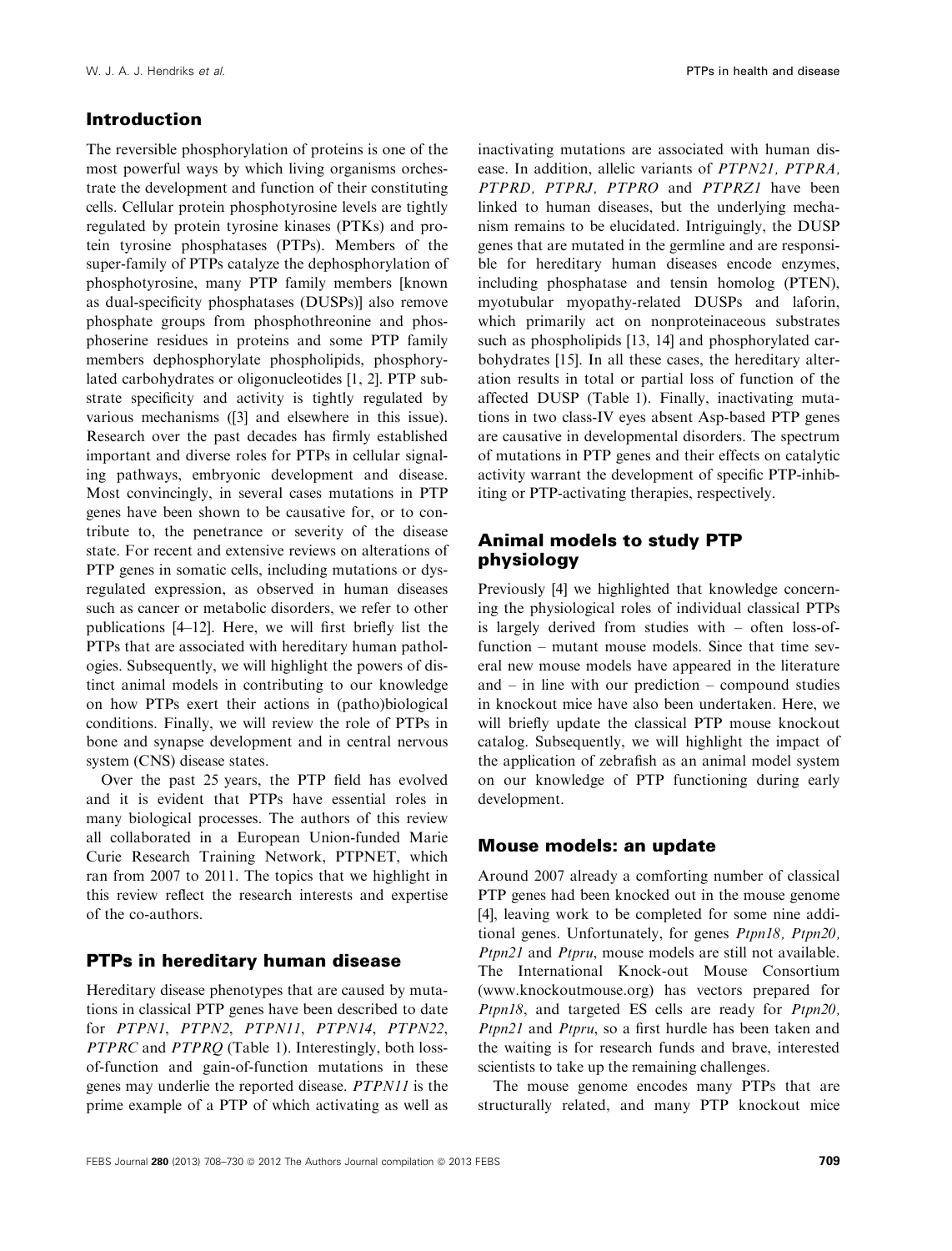|  |  |  |  |                                                                                                  | Table 1. PTP genes involved in hereditary human diseases. DEP1, density-enhanced phosphatase; EYA, eyes absent; GLEPP1, glomerular |  |  |  |
|--|--|--|--|--------------------------------------------------------------------------------------------------|------------------------------------------------------------------------------------------------------------------------------------|--|--|--|
|  |  |  |  | epithelial protein 1; MTM(R), myotubularin(-related); OMIM, Online Mendelian Inheritance in Man. |                                                                                                                                    |  |  |  |

| Gene                     | Protein          | Chromosome   | Disease                                                      | <b>OMIM</b>         | Mutation output                             |
|--------------------------|------------------|--------------|--------------------------------------------------------------|---------------------|---------------------------------------------|
| Cys-based classical PTPs |                  |              |                                                              |                     |                                             |
| PTPN1                    | PTP1B            | 20q13.1-13.2 | Noninsulin-dependent diabetes mellitus                       | 125853 <sup>ª</sup> | Gain-of-function <sup>b</sup>               |
| PTPN <sub>2</sub>        | <b>TCPTP</b>     | 18p11.3-11.2 | T-cell leukemia, homeobox 1                                  | 186770 <sup>c</sup> | Loss-of-function                            |
|                          |                  |              | Inflammatory bowel disease 21                                | 612354 <sup>d</sup> | Locus SNP <sup>b</sup>                      |
|                          |                  |              | Rheumatoid arthritis                                         |                     | Locus SNP <sup>b</sup>                      |
|                          |                  |              | Insulin-dependent diabetes mellitus                          | 222100 <sup>d</sup> | Locus SNP <sup>b</sup>                      |
| PTPN11                   | SHP <sub>2</sub> | 12q24        | Noonan syndrome                                              | 163950 <sup>a</sup> | Gain-of-function                            |
|                          |                  |              | Leopard syndrome                                             | 151100 <sup>a</sup> | Loss-of-function                            |
|                          |                  |              | Metachondromatosis                                           | 156250 <sup>a</sup> | (incomplete penetrance)<br>Gain-of-function |
|                          |                  |              | Juvenile myelomonocytic leukemia                             | 607785 <sup>a</sup> | (oogenesis and twinning)                    |
|                          |                  |              | (cardiofaciocutaneous syndrome)                              | 115150 <sup>a</sup> |                                             |
| PTPN14                   | <b>PEZ</b>       | 1q32.2       | Congenital lymphedema                                        | 613611 <sup>a</sup> | Loss-of-function                            |
| PTPN21                   | PTPD1            | 14q31.3      | Schizophrenia                                                | 181500 <sup>a</sup> | Nonsynonym. markers <sup>b</sup>            |
| PTPN22                   | <b>LYP</b>       | 1p13.2       | Insulin-dependent diabetes mellitus                          | 222100 <sup>d</sup> | Gain-of-function and                        |
|                          |                  |              |                                                              |                     | promoter SNP <sup>b</sup>                   |
|                          |                  |              | Rheumatoid arthritis                                         | 180300 <sup>a</sup> | Gain-of-function <sup>b</sup>               |
|                          |                  |              | Systemic lupus erythematosus                                 | 152700 <sup>a</sup> | Gain-of-function <sup>b</sup>               |
|                          |                  |              | Hashimoto thyroiditis                                        | 140300 <sup>d</sup> | Gain-of-function <sup>b</sup>               |
|                          |                  |              | Graves thyroiditis                                           | 275000 <sup>d</sup> | Gain-of-function <sup>b</sup>               |
|                          |                  |              | Familial hypoadrenocorticism                                 | 240200 <sup>d</sup> | Gain-of-function <sup>b</sup>               |
|                          |                  |              | (Addison's disease)                                          |                     |                                             |
|                          |                  |              | Psoriasis                                                    | 177900 <sup>a</sup> | Locus SNPb                                  |
| PTPRA                    | $RPTP\alpha$     | 20p13        | Schizophrenia                                                | 181500 <sup>a</sup> | SNP <sup>b</sup>                            |
| <b>PTPRC</b>             | CD45             | 1q31-q32     | Severe combined immunodeficiency                             | 608971 <sup>a</sup> | Loss-of-function                            |
|                          |                  |              | Multiple sclerosis                                           | 126200 <sup>a</sup> | Splicing alteration <sup>b</sup>            |
|                          |                  |              | Hepatitis C virus susceptibility                             | 609532ª             | Splicing alteration <sup>b</sup>            |
| <b>PTPRD</b>             | RPTPδ            | 9p24.3-p23   | Restless legs syndrome                                       | 610438 <sup>d</sup> | 2 intragenic SNPs <sup>b</sup>              |
| <b>PTPRJ</b>             | DEP1             | 11p11.2      | Early-onset familial colorectal cancer                       | 114500 <sup>a</sup> | Loss-of-function                            |
| <b>PTPRO</b>             | GLEPP1           | 12p12.3      | Idiopathic nephrotic syndrome                                | 614196 <sup>a</sup> | Loss-of-function                            |
| <b>PTPRQ</b>             | PTPS31           | 12q21.2      | Autosomal-recessive nonsyndromic<br>hearing loss 84 (DFNB84) | 613391 <sup>ª</sup> | Loss-of-function                            |
| PTPRZ1                   | <b>RPTPL</b>     | 7q31.3       | Schizophrenia                                                | 181500 <sup>a</sup> | SNP <sup>b</sup>                            |
| Cys-based DUSP PTPs      |                  |              |                                                              |                     |                                             |
| <b>PTEN</b>              | <b>PTEN</b>      | 10q23.3      | PTEN hamartoma tumor syndrome                                | 601728 <sup>c</sup> | Loss-of-function                            |
|                          |                  |              | Macrocephaly/autism syndrome                                 | 605309 <sup>a</sup> | Loss-of-function                            |
| MTM1                     | MTM1             | Xq28         | X-linked myotubular myopathy (XLMTM)                         | 310400 <sup>a</sup> | Loss-of-function                            |
| MTMR2                    | MTMR2            | 11q22        | Charcot-Marie-Tooth disease 4B1                              | 601382 <sup>ª</sup> | Loss-of-function                            |
| SBF <sub>2</sub>         | MTMR13           | 11p15.4      | Charcot-Marie-Tooth disease 4B2                              | 604563ª             | Loss-of-function                            |
| MTMR14                   | MTMR14           | 3p25.3       | Modifier of autosomal centronuclear<br>myopathy              | 160150 <sup>a</sup> | Loss-of-function                            |
| EPM2A                    | Laforin          | 6q24         | Myoclonic epilepsy of lafora                                 | 254780 <sup>a</sup> | Loss-of-function                            |
| Asp-based PTPs           |                  |              |                                                              |                     |                                             |
| EYA1                     | EYA1             | 8q13.3       | Branchio-oto-renal syndrome 1                                | 113650 <sup>a</sup> | Loss-of-function                            |
|                          |                  |              | Oto-facio-cervical Syndrome                                  | 166780 <sup>a</sup> | Loss-of-function                            |
| EYA4                     | EYA4             | 6q23         | Autosomal-dominant deafness 10                               | 601316 <sup>a</sup> | Loss-of-function                            |
|                          |                  |              | Dilated cardiomyopathy 1J                                    | 605362ª             | Loss-of-function                            |

<sup>a</sup> Phenotype description, molecular basis known. <sup>b</sup> Allelic variants. <sup>c</sup> Gene with known sequence and phenotype. <sup>d</sup> Mendelian phenotype or locus, molecular basis unknown.

display only mild defects, suggesting redundancy between PTPs. Compound knockout mouse models lacking multiple PTPs are starting to emerge, such as the type R2A subfamily of receptor-type PTPs (RPTPs) (discussed later). An elegant recent study describes neuronal cell-specific double knock out of PTP1B and TCPTP, which revealed additive effects of PTP1B and TCPTP in the prevention of diet-induced obesity [16].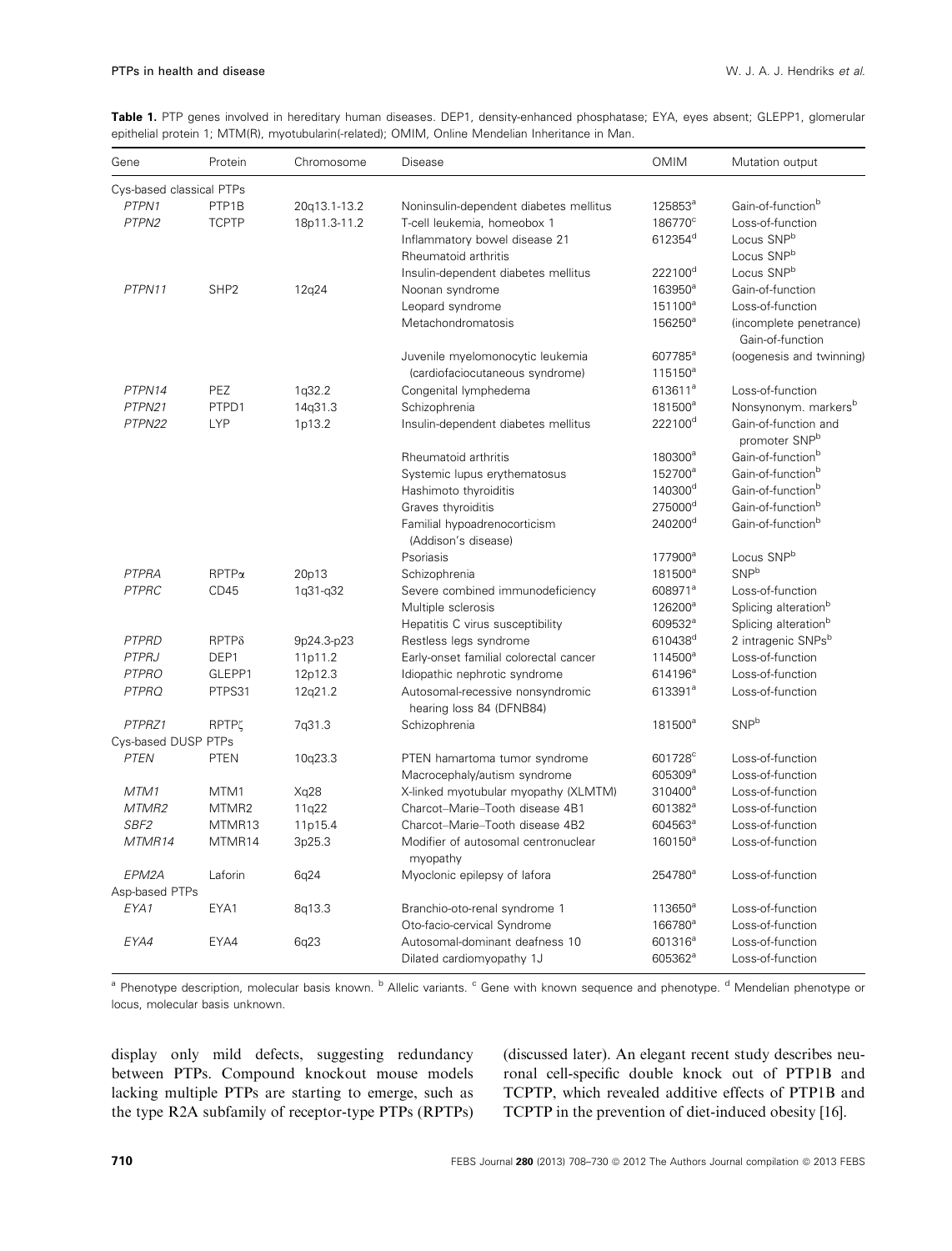#### Ptpn4

On the basis of cell model experiments, the 4.1 protein/ezrin/radixin/moesin (FERM) and PSD95/disc large/zona occludens protein (PDZ) domain-containing PTPN4/megakaryocyte PTP/PTP-MEG1 has been implicated in the modulation of T-cell-receptor signaling. However, Ptpn4 knockout animals showed normal T-cell development and T-cell-receptor (TCR) signaling, suggesting that the function of PTPN4 may be replaced by other PTPs [17]. Knockout animals were available for two additional genes (Ptpn3 and Ptpn13) that encode FERM- and PDZ-bearing PTPs, and so Bauler and colleagues created compound deficient animals for the non-receptor type 5 and 7 subclasses of cytosolic PTPs [18]. T cells from triple-mutant mice, however, still developed normally and showed wildtype cytokine-secretion and proliferative responses to TCR stimulation. Thus, less is not always more.

#### Ptpn5

Ptpn5 encodes striatal-enriched phosphatase (STEP) isoforms, and, together with Ptpn7 and Ptprr, it forms the receptor type 7 subfamily of PTPs that are characterized by the presence of a kinase interaction motif that mediates association with several mitogen-activated protein (MAP) kinases [19]. As found in the knockout mouse models for Ptpn7 [20] and Ptprr [21], Ptpn5 mutant mice are viable and fertile, display no overt morphological abnormalities but do show mitogen-activated protein kinase (MAPK) hyperphosphorylation in relevant tissues compared with samples from wild-type mice [22]. STEP modulates synaptic strengthening not only via MAP kinases but also by dephosphorylating the PTK Fyn, the glutamate receptor 2 (GluR2) subunit of the  $\alpha$ -amino-3-hydroxy-5methyl-4-isoxazolepropionic acid receptor (AMPAR) and the 2B subunit of the N-methyl-D-aspartate receptor (NMDAR). The latter events trigger NMDAR and AMPAR internalization and thus have bearing for diseases characterized by cognitive deficits [23]. Indeed, recent work in an Alzheimer's disease mouse model revealed that reduction of STEP levels at least partially reverted the cognitive and cellular deficits in these mice [24]. Whether STEP inhibitors have therapeutic potential in humans remains to be tested.

## Ptpn23

Ptpn23 encodes an intriguing member of the PTP family, His-domain containing PTP (HD-PTP), for which tumor-suppressive potential has been reported

but catalytic activity is controversial. HD-PTP was shown not to harbor any phosphatase activity because of an amino-acid divergence of a key residue in the PTP domain [25]. In contrast, HD-PTP activates Src by direct dephosphorylation of the inhibitory C-terminal phosphorylation site in Src [26]. HD-PTP fulfils an essential role during mouse development and in adult epithelial cells of many organs because insertion of a  $\beta$ -galactosidase-containing gene trap in the *Ptpn23* gene proved to be homozygously lethal around embryonic day 9.5 [27]. Much more work is needed to establish the underlying mechanism.

#### **Ptprh**

Ptprh encodes stomach cancer-associated PTP-1 (SAP-1), an R3 subgroup receptor-type PTP with a single cytoplasmic catalytic domain and multiple fibronectin type III (FNIII)-like domains extracellularly. Expression of SAP-1 in mice is mainly restricted to the digestive tract and the protein localizes to the microvilli-bearing brush border of gastrointestinal epithelial cells. Remarkably, SAP-1-deficient mice did not show any changes in intestinal epithelium morphology but, when crossed onto an adenomatous polyposis coli intestinal tumor background, a marked inhibition of tumorigenesis was obtained [28]. The challenge now is to unravel how the microvillus-specific SAP-1 regulates intestinal tumor formation, and first hints point at Src family tyrosine kinases (SFKs) and the Src homology type 2 (SH2) domain-containing proteins Grb2 and Fyn that, in complex with SAP-1, regulate cell morphology and motility [29].

#### Ptprt

The R2B RPTP $\rho$  is the most frequently mutated classical PTP in human cancer [30]. Like  $RPTP\mu$  it facilitates homophilic cell-to-cell aggregation via transdimerization of its extracellular region that consists of cell adhesion molecule-like motifs, including a MAM (meprin/ A5 protein/RPTPmu) domain and an immunoglobulin domain and four FNIII repeats. Tumor-derived mutations impair cell-to-cell aggregation, thereby facilitating cancer progression [7]. In mice,  $RPTP\rho$  is encoded by Ptprt and is expressed in the CNS where it was shown to regulate synapse formation through interactions with neuroligins and Fyn. Intriguingly, Fyn could inhibit RPTP<sub>p</sub> activity by phosphorylating Y912 in the PTP domain, which subsequently reinforced RPTPq homophilic interactions and prevented its heterophilic association with neuroligins [31]. Studies exploiting Ptprt-deficient animals allowed the identification of the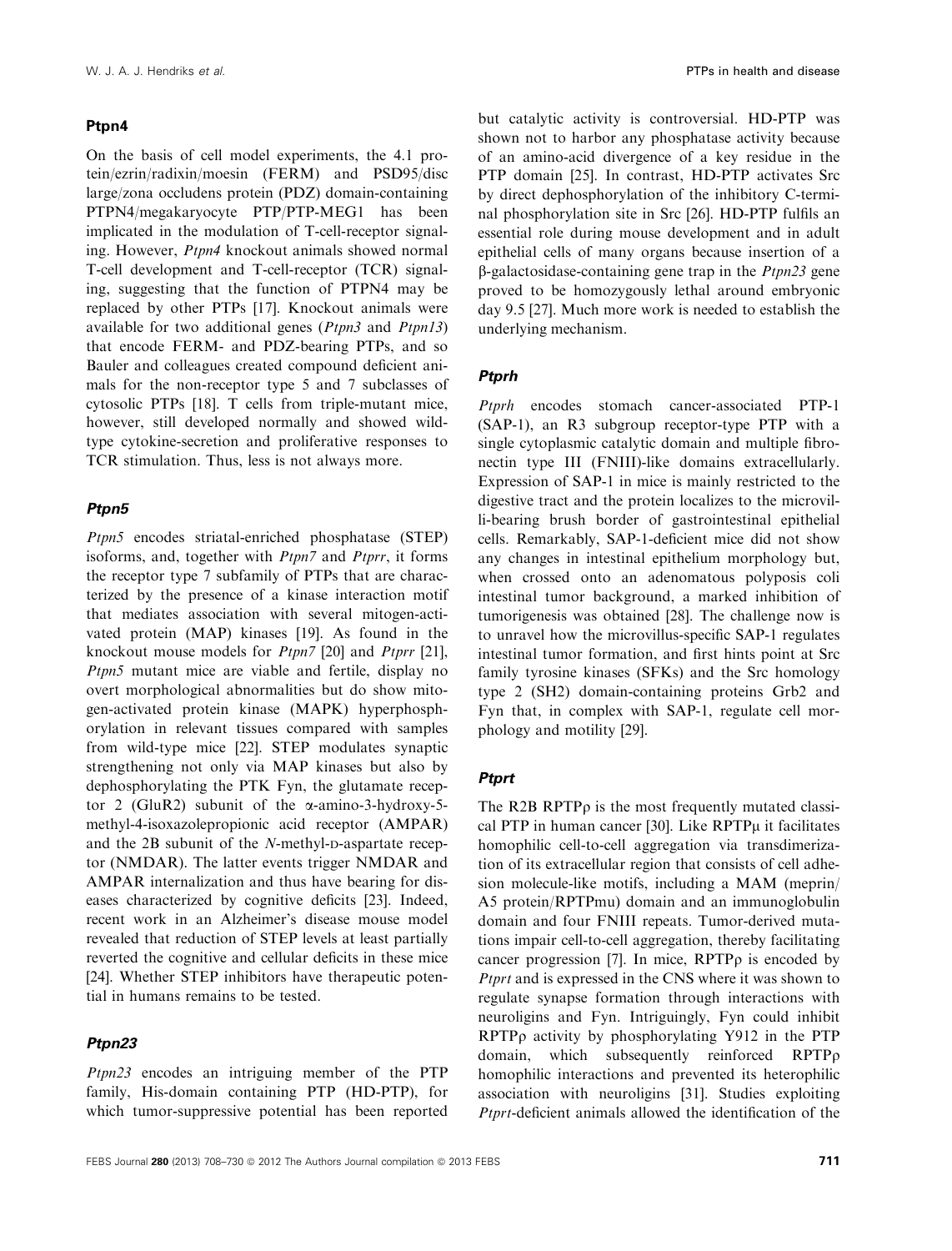## Ptprc and Ptprj

The receptor-type PTPs CD45 and CD148 are both critical regulators of SFKs in hematopoietic cells, and knockout mice for the individual genes have been studied [4]. In view of the central role that SFKs play in immune-cell function and disease, Weiss' group investigated possible overlap of CD45 and CD148 functions in the immune system exploiting these  $P$ tprc and Ptprj mutant animals [33]. Much like CD45, CD148 proved a positive regulator in B cells and macrophages. Combined CD148/CD45 deficiency led to aberrancies in B- and myeloid-lineage development and to defective immunoreceptor signaling as a result of hyperphosphorylation of the inhibitory tyrosine site in the C terminus of SFKs [33]. Thus, the SFK inhibitory site is a common substrate for both PTPs and this implies an unexpected level of redundancy in B and myeloid lineages. Given that Ptpn22 also encodes a hematopoietic PTP that can regulate SFKs lymphoid tyrosine phosphatase (LYP)/PEST domain-enriched tyrosine phosphatase (PEP), further clues on the signaling networks in hematopoietic cells may require reassessment of the actions of SFK in B and myeloid lineages in additional compound mutant animals.

## Ptprd Ptprf and Ptprs

Knockout mice have been established for the three genes that encode the R2A subfamily RPTPs leukocyte common antigen related (LAR), RPTP $\delta$  and RPTP $\sigma$ [4]. RPTP $\delta$ /RPTP $\sigma$  knockout intercrosses have also been studied and resulted in animals that were paralyzed and could not breathe as a result of extensive muscle dysgenesis and spinal cord motoneuron loss, demonstrating functional redundancy within the subfamily [34]. Meanwhile, the phenotype of mice having a combined deficiency for LAR and  $RPTP\sigma$  has also been described. Double-knockout embryos displayed severe urogenital malformations and craniofacial defects, providing a picture in which apoptosis-mediated tissue morphogenesis is controlled by opposing actions of the PTK Ret and R2A PTPs [35]. Unfortunately, the LAR and RPTP $\delta$  genes (Ptprf and Ptprd, respectively) reside on the same chromosome, making such a double knock out rather laborious but certainly interesting because both proteins have a role in synaptic plasticity and memory. Mice lacking all three R2A PTPs will probably be 'early embryonic lethal'.

# Zebrafish as a model to study PTPs during development

The zebrafish is an excellent model system that facilitates the study of gene function and is increasingly being used to model human diseases [36]. Zebrafish embryos are ideally suited for experimentation because it is easy to obtain large numbers of embryos (each adult zebrafish pair produces one to two clutches per week of 100–200 embryos per clutch). The embryos are easily accessible for experimentation because they develop outside the mother, and the embryos are transparent, allowing the experimentator to easily follow embryonic development. In addition, transgenesis is feasible and embryonic development is rapid, which makes the zebrafish embryo ideally suited for intravital imaging. An ever-increasing number of transgenic lines expressing fluorescent marker proteins under the control of specific promoters are available, which allow time-lapse (confocal) imaging of organs, tissues or cells of interest while they develop. Chemically induced mutagenesis is feasible in zebrafish and large-scale forward genetic screens have yielded a wealth of genetic mutants that were selected based on particular phenotypes [37, 38]. Target selected gene inactivation allows for the selection of genetic mutants that carry mutations in specific genes [39], and zinc finger technology has also been developed to inactivate target genes [40, 41]. Transient target protein knockdown can be achieved by microinjection of morpholinos [42, 43]. Finally, administration of chemical compounds to zebrafish embryos is easy by simple addition to the aqueous embryo medium, and, as a result, large numbers of compounds can easily be screened using (aspects of) zebrafish development as read-out [44]. Taken together, the zebrafish is an ideal model system for analysis of gene function at the genetic, molecular and cellular levels in whole organisms.

## Zebrafish PTP

In the zebrafish genome, 48 classical PTPs were identified [45] (Fig. 1). Interestingly, comparison of PTP sequences in five distinct fish genomes led to the surprising discovery that Ptpn20 encodes a large PTP with multiple functional domains, closely resembling PTP-BAS like (PTP-BL), rather than a small protein encoding little more than a PTP domain. In fact, the human PTPN20 gene has a similar structure to that of zebrafish ptpn20, which was confirmed by reverse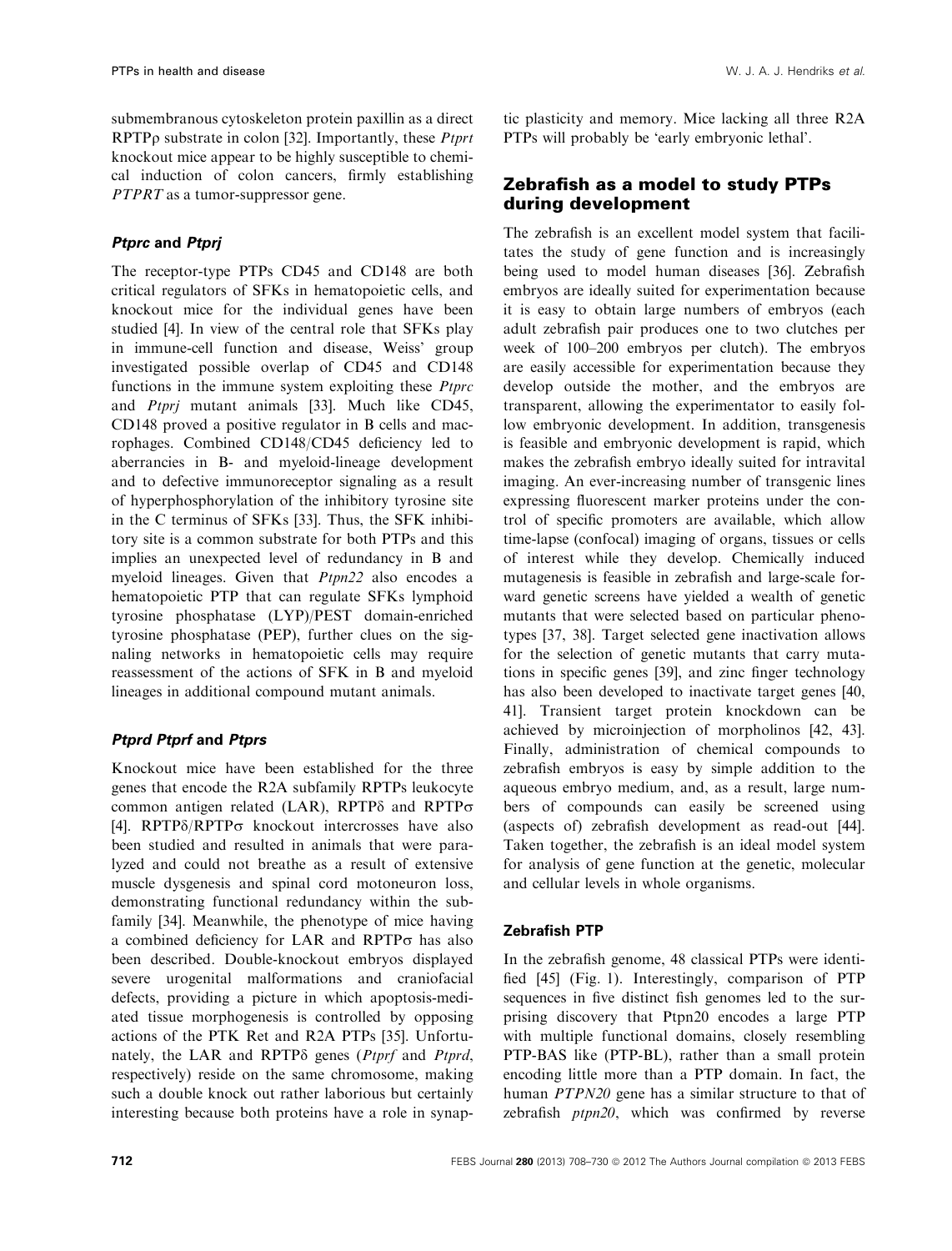

Fig. 1. The classical PTP family in zebrafish. Forty-eight classical PTPs have been identified in zebrafish and are depicted schematically. Homologues of all but three of the human PTPs have been identified in zebrafish. The ones that were not identified in zebrafish are indicated in red (HePTP, LYP and PTP36). Many PTPs are duplicated in the zebrafish genome, indicated as 'a' and 'b' (see the text for details). Note that PTPN20, which was reported to encode little more than a PTP domain, is actually an ohnolog of PTP-BAS with a KIND domain, a FERM domain, five PDZ domains and a PTP domain in zebrafish as well as in humans. The schematic representation of the different functional domains is indicated in the figure key (top right). BRO, BROMO domain; CA, carbonic anhydrase; Ig, immunoglobulin; KIM, kinase interaction motif; MAM, meprin/A5 protein/RPTPmu domain; Sec14p, lipid-binding domain.

transcription PCR [46]. All but three mammalian PTP genes are represented in the zebrafish genome. The missing PTPs may have been lost in evolution or perhaps are located in poorly sequenced areas of the genome. Fourteen PTP genes are duplicated in the zebrafish genome as the result of genome duplication in teleosts that occurred 320 million years ago [47, 48]. We have established the expression patterns of all PTP genes in zebrafish and found that expression of half of the duplicated genes is completely overlapping, whereas the other half has distinct, or even mutually exclusive, expression patterns [45]. The duplicationdegeneration-complementation model [49] suggests that degenerative mutations in regulatory elements increase the probability of duplicate gene preservation. If only random mutations in genes had been considered, most duplicated genes would have disappeared by now. PTP function has been studied in zebrafish by transient,

morpholino-mediated knockdown, in genetic loss-offunction mutants and by expression of exogenous PTP genes and mutants thereof. Morpholino-mediated knockdowns provide rapid and efficient means for assessing the function of PTPs in zebrafish embryogenesis.

#### PTPs in zebrafish gastrulation

We and others have found that several PTPs have an essential role in cell movements during gastrulation. In particular, convergence and extension cell movements that normally form the medio-lateral body axis [50] are affected by modulation of PTP expression. For instance, morpholino-mediated knockdown of SH2 domain-containing PTP 2 (Shp2) resulted in defective gastrulation cell movements, whereas cell fate specification was not affected [51]. Interestingly, Shp2 acted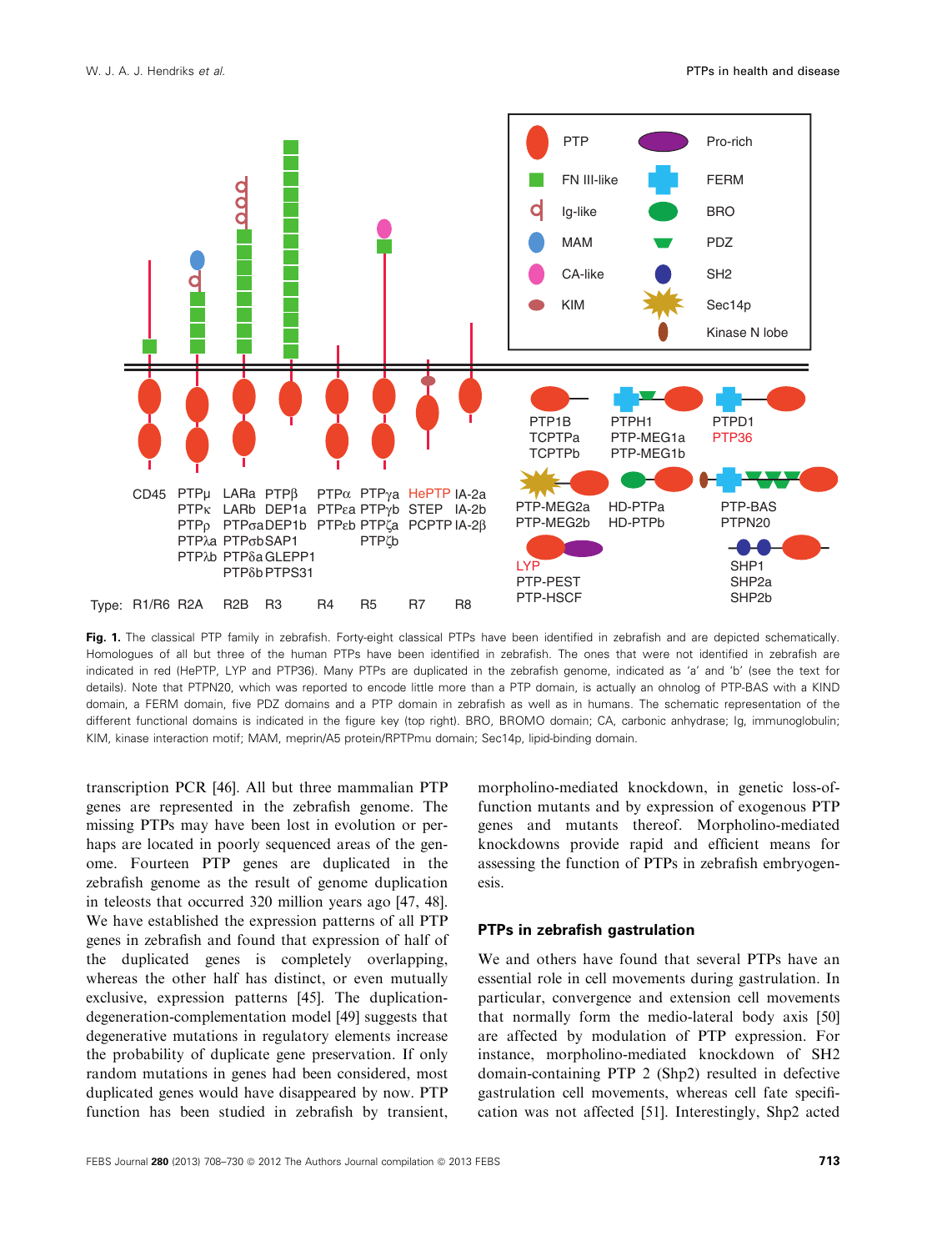upstream of the SFKs, Fyn and Yes, and the small GTPase, RhoA, because expression of Fyn, Yes or RhoA rescued the Shp2 knockdown-induced defects. RPTP $\alpha$  and PTP $\varepsilon$  are well-known activators of SFKs and they are also required for normal gastrulation cell movements in an SFK- and RhoA-dependent manner [52]. Not only transient morpholino-mediated knockdown of RPTPa, but also a genetic mutant with a nonsense mutation to the N-terminal side of the transmembrane domain of RPTPa displayed convergence and extension cell-movement defects. Moreover,  $RPTP\Psi$ , the ortholog of human  $RPTP\lambda$ , which is encoded by ptprua, is required for normal segmentation of zebrafish embryos. RPTPw knockdown does not affect paraxial mesoderm specification, but RPTPw knockdown results in defects in convergence and extension cell movements during gastrulation, illustrated by changes in marker gene expression that are typical for convergence and extension cell movement defects [53]. It remains to be determined whether SFKs and RhoA act downstream of RPTPw. Recent studies indicated that knockdown of PTP-BL (ptpn13) or Ptpn20 led to gastrulation cell movement defects. Interestingly, these knockdowns were rescued by dominant negative RhoA, while RPTPa and PTPe knockdowns were rescued by constitutively active RhoA. A model is emerging in which PTP-mediated modulation of RhoA activity results in proper cell polarization, which is at the basis of normal convergence and extension cell movements during gastrulation [46].

## Modeling human syndromes in zebrafish

SHP2 is associated with Noonan and LEOPARD syndromes in humans [54–56] (Table 1). Fifty per cent of patients with Noonan syndrome have activating mutations in SHP2, and LEOPARD syndrome is often associated with inactivating mutations in SHP2. Introduction of the corresponding mutations in zebrafish Shp2 leads to activation and inactivation of Shp2 catalytic activity, respectively. Moreover, expression of mutant Shp2 in zebrafish embryos by microinjection of synthetic RNA at the one-cell stage induces developmental defects as early as gastrulation. Strikingly, the developmental defects at later stages in zebrafish embryos are highly reminiscent of the developmental defects in humans, including short stature (reduced embryonic body axis extension), hypertelorism (eyes set wider apart and other craniofacial defects) and cardiac defects (in particular cardiac edema) [51]. Interestingly, comparison of the effects of Shp2 knockdown with the effects of expression of catalytically inactive LEOPARD mutant Shp2 indicated that certain aspects

of LEOPARD syndrome pathogenesis can be explained by combined loss of Shp2 catalytic function and retention of a phosphatase-independent function that is mediated through its SH2 domains [57].

Several other PTPs have essential functions in zebrafish embryonic development. Knockdown of PTP/ezrin-like (Pez) (ptpn14) results in defects in the development of several organs that normally express Pez, including the heart, resulting in cardiac edemas, impaired looping of the heart and defective valvogenesis, causing blood regurgitation and impaired blood flow. In addition, the somite boundaries are irregular, the ventricular zone is expanded and the pharyngeal arches are malformed, which is accompanied by enhanced cell densities in these structures. Pez knockdown results in loss of expression of transforming growth factor beta  $3$  (TGF- $\beta$ 3), which, combined with results in tissue-culture cells, indicates that Pez is a crucial regulator of  $TGF- $\beta$ 3 signaling and suggests$ that the Pez knockdown-induced defects are at least partially mediated by impaired  $TGF- $\beta$ 3 signaling$ dependent epithelial to mesenchymal transition [58].

Knockdown of PTP? results in the accumulation of synaptic vesicles in the axon terminals of olfactory sensory neurons [59]. This effect was rescued by expression of PTP?. Interestingly, expression of a catalytically inactive mutant of PTP? in olfactory sensory neurons also enhances the accumulation of synaptic vesicles. These results suggest that PTP? controls the number of olfactory sensory neuron-mitral cell synapses by suppressing their excessive increase. These results are consistent with an essential role for the type 2a RPTPs in synaptogenesis (discussed later).

## PTP-based cancer model

A prominent member of the PTP superfamily is PTEN, one of the most frequently mutated tumor suppressors in human tumors. The zebrafish genome encodes two *pten* genes – *ptena* and *ptenb* – and Ptena and Ptenb exhibit similar lipid phosphatase activity. Based on sequence conservation and catalytic activity, both Ptena and Ptenb are considered to be orthologs of human PTEN [60]. Genetic mutants with nonsense mutations well upstream of the catalytic site of both Ptena and Ptenb have been identified. Homozygous ptena<sup>-/-</sup> or ptenb<sup>-/-</sup> zebrafish are viable and fertile and do not display developmental defects, which is consistent with the notion that both zebrafish pten genes are functional. Interestingly, ptena<sup>+/-</sup> ptenb<sup>-/-</sup> and *ptena<sup>-/-</sup>* ptenb<sup>+/-</sup> zebrafish develop tumors that were characterized pathologically as hemangiosarcomas and these tumors stain positive for endothelial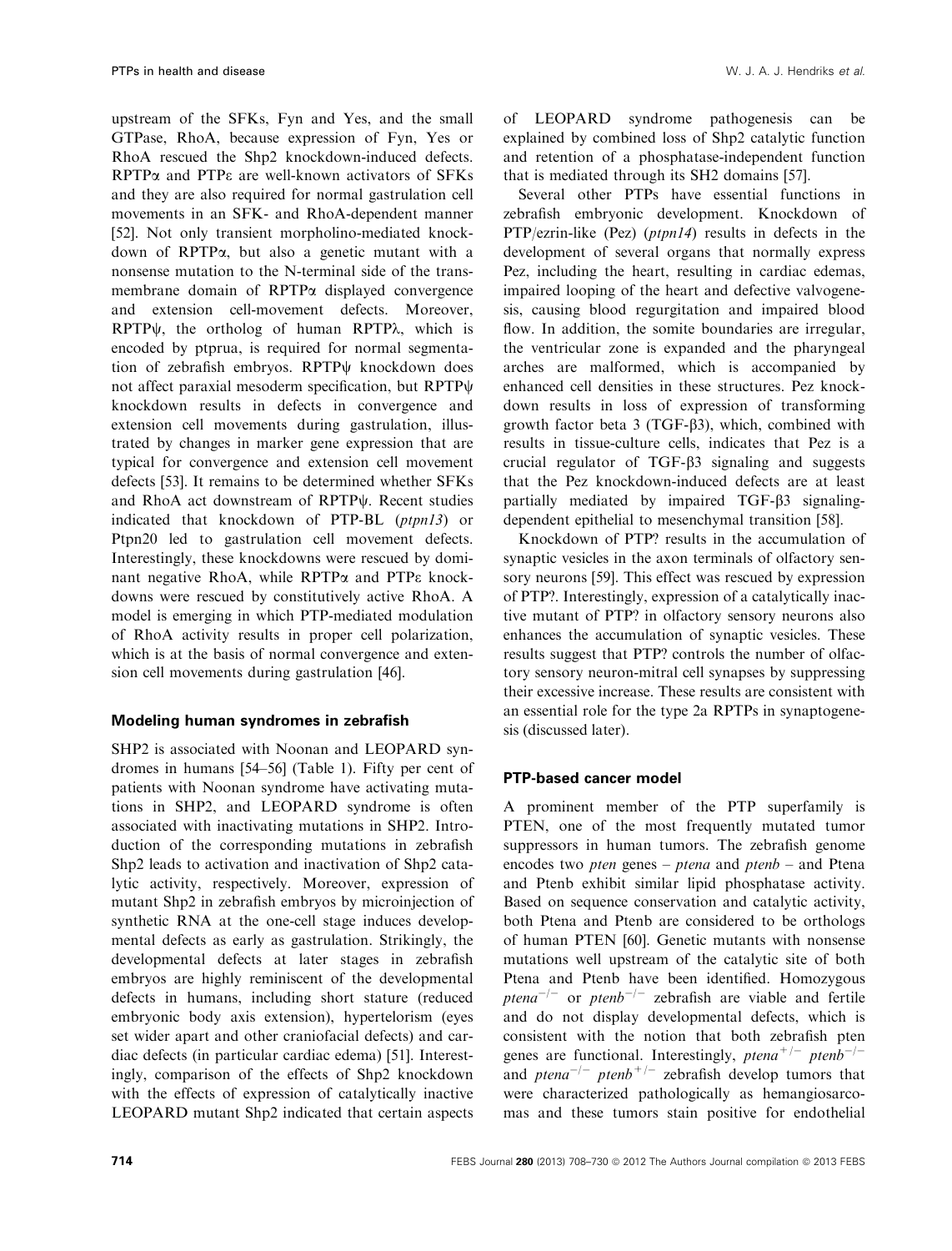cell markers, consistent with the diagnosis [61]. Moreover, immunohistochemistry indicated that the tumors contain rapidly dividing cells (PCNA-positive) as well as elevated pAkt and pGSK3 levels, consistent with the loss of Pten. Zebrafish embryos that lack all functional Pten (ptena<sup>-/-</sup> ptenb<sup>-/-</sup>) are embryonic lethal, which is consistent with other animal models that lack Pten. The *ptena<sup>-/-</sup>* ptenb<sup>-/-</sup> embryos display various hyperplastic/dysplastic defects [60]. Zebrafish embryos that retain a single wild-type pten allele do not show developmental defects whatsoever, indicating that Ptena and Ptenb have redundant functions in development.

## PTPs in health and disease: some recent advances

From the above it is clear that deciphering the molecular basis of hereditary diseases and the generation and study of genetically modified animals has added greatly to our knowledge of PTP physiology. Notably, the animal model systems will be complemented in the near future with induced pluripotent stem cells derived from affected individuals to help assess the function of PTPs. Also, intravital imaging in zebrafish will prove a

useful tool with which to unravel disease mechanisms at the molecular-genetic and cellular levels and in a developmental context. To illustrate the seminal contribution of studies in cell and animal models and on patient material we will briefly review some research fields that experienced great progress over the past few years as a result of these approaches: the role of PTPs in bone morphogenesis; the impact of PTPs on neuronal and neuromuscular synaptogenesis; and, finally, the connection of PTPs with CNS diseases.

## PTPs and bone development

Bones provide physical support for the organism, serve as a reservoir for calcium and several other important minerals, and provide a location where immune cells and other cell types can proliferate and function. Once formed, bone matrix is maintained by the opposing activities of mesenchyme-derived osteoblasts and osteoclasts that are produced from hematopoietic precursors [62–64]. Both cell types function in close proximity, leading to continuous synthesis and degradation of bone matrix that is critical for maintaining its amount and proper physical properties. Disruption of bone turnover is a significant cause or contributing



Fig. 2. Schematic drawing of a cross-section of a bone-resorbing osteoclast. Osteoclasts are very large, multinucleated cells that attach to the underlying bone matrix using podosomes, thereby isolating the bone underneath them. Osteoclasts secrete onto this bone a mixture of proteolytic enzymes (via vesicles that fuse with the cell's ventral membranes, and acid, using various channels and transporters. The proteases and acid degrade the organic and inorganic components of the bone matrix and form a pit in the bone surface. MMP-9, matrix metalloproteinase 9; TRAP, tartrate-resistant acid phosphate.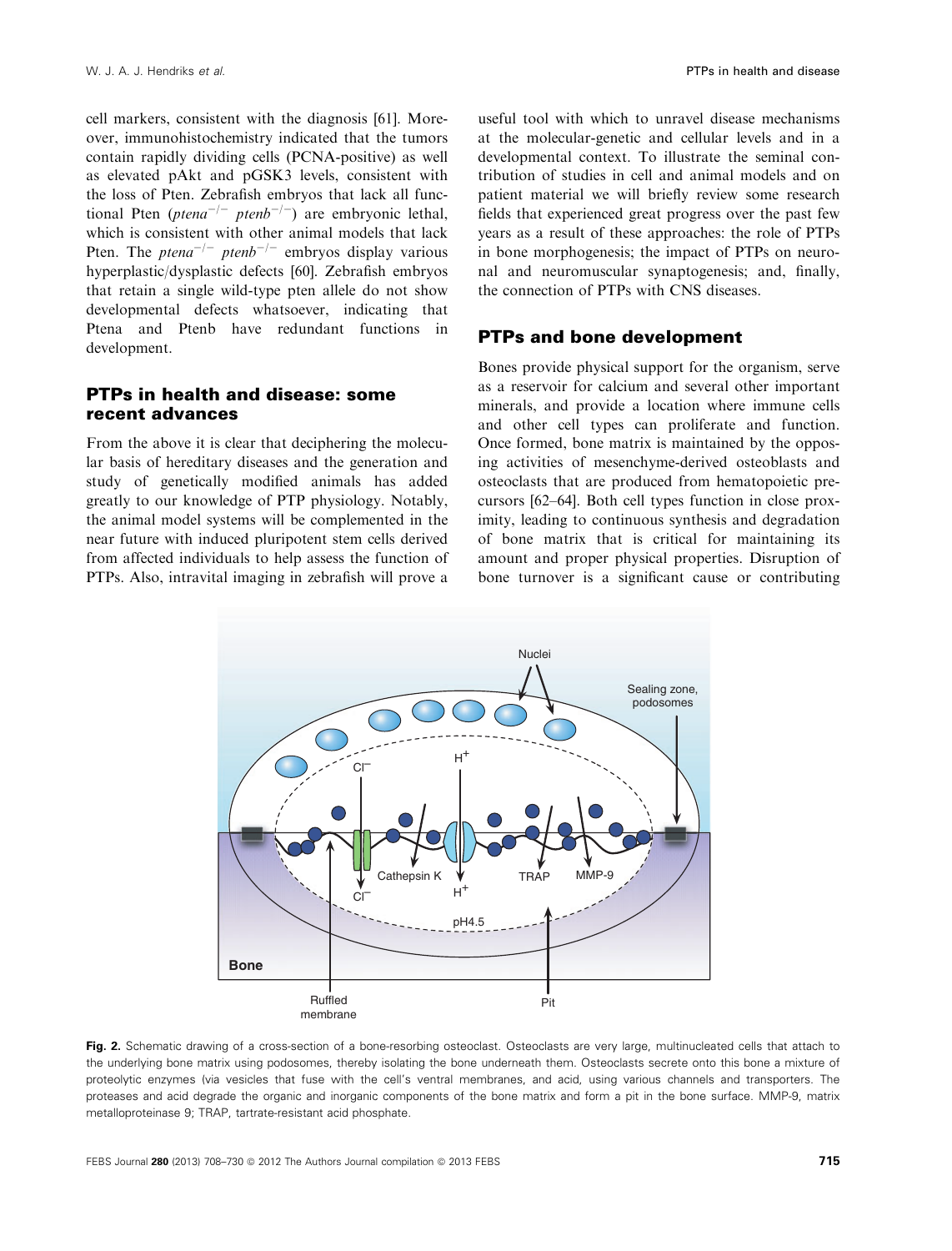factor in osteoporosis and other types of bone disease [64,65].

Osteoclasts are formed by fusion of monocyte-macrophage precursor cells in response to molecular signals they receive from their environment. Two key molecules in this respect are receptor activator of nuclear factor kappaB ligand (RANKL) and colony stimulating factor 1 (macrophage) (M-CSF/CSF-1); the presence of both molecules is sufficient to drive differentiation of precursor cells into mature osteoclasts in vitro [66]. Osteoclasts attach firmly to bone matrix using specialized adhesion structures called podosomes (Fig. 2). In bone-resorbing osteoclasts, podosomes are arranged in a large ring at the cell periphery, referred to as the sealing zone in cells grown on mineralized matrix. The cell then secretes, onto the bone surface, hydrochloric acid and proteases that degrade the organic and inorganic components of the bone matrix. Secretion occurs by fusion of secretory vesicles containing proteases with the ventral plasma membrane of osteoclasts (the 'ruffled membrane') and by activation of ion channels located in this membrane [66].

Tyrosine phosphorylation of proteins is critical for osteoclast production and function, as illustrated by the pivotal role of the Src PTK in these cells. Genetic or pharmacologic inhibition of Src in mice or in cultured osteoclasts reduces the ability of these cells to resorb bone and to organize their podosomal adhesion structures properly [67–69]. Phosphorylation also plays key roles in signaling mediated by RANKL and by M-CSF, whose receptor is the PTK c-Fms [70, 71]. Pyk2, the product of the PTK2b gene, has also been shown to play an important role in osteoclasts [72] and in osteoblasts [73]. Activation of integrin signaling by physical contact of osteoclasts with matrix significantly increases protein phosphorylation in or around podosomes, rendering them among the most highly phosphorylated structures in osteoclasts [74]. As tyrosine phosphorylation is regulated by the opposing activities of PTKs and PTPs, PTPs play central roles in this cell type. Accordingly, several PTPs (discussed below) have been shown to regulate osteoclast production and/or activity.

#### PTP Epsilon

The nonreceptor isoform of PTPe [cytosolic (cyt)- PTPe] is expressed in osteoclasts; osteoblasts do not express any form of this PTP [75]. Homozygous PTP $\varepsilon$ knockout (EKO) mice exhibit increased trabecular bone mass; this is most prevalent in young female mice [75]. This phenotype is caused by reduced osteoclast

function, which is secondary to reduced ability of EKO osteoclasts to adhere to bone in vivo. Affected mice also exhibit poor recruitment of hematopoietic precursor cells from the bone marrow to the circulation, a process that depends on proper osteoclast activity [76]. Further studies showed that the structure, organization and stability of podosomes in EKO osteoclasts are abnormal, indicating that cyt-PTPe participates in regulating podosome function [75, 77]. At the molecular level, cyt-PTPe links activated integrins with the downstream PTK, Src. Upon activation of integrin molecules, cyt-PTPe undergoes C-terminal phosphorylation at Y638 by a partially active Src; this directs the phosphatase to dephosphorylate Src at its inhibitory Y527, thus fully activating the kinase.  $cyt$ -PTP $\epsilon$ thus functions as a positive-feedback regulator and maximizes the activity of Src downstream of activated integrins [77].

## MKP-1

Female Mkp-1 knockout (MKO) mice exhibit mildly reduced bone mass and fewer osteoclasts than do wild-type controls [78]. Ovariectomy induces a similar amount of bone loss in MKO mice and control mice, suggesting that Mkp-1-deficient osteoclasts are more active. In agreement, spleen-derived macrophages lacking Mkp-1 yielded fewer osteoclasts when cultured with RANKL, but these cells were more active than the same cells from controls in resorbing matrix. Increased bone resorption was noted also when lipopolysaccharide was injected into the calvarial periosteum [78] and palate [79] of MKO mice. The activities of p38 MAPK and c-Jun N-terminal kinase (JNK), but not of extracellular-signal-regulated kinase, were increased in MKO osteoclasts following stimulation with RANKL. While Mkp-1 probably acts in osteoclasts by regulating MAP kinases, the precise molecular processes that this phosphatase controls remain to be determined.

## SHP1

Mice carrying the *motheaten* mutation that inactivates Shp1 exhibit reduced bone mass and increased numbers and activity of osteoclasts, indicating that Shp1 inhibits osteoclast formation and function [80, 81]. Similar conclusions were reached when motheaten osteoclasts were produced and analyzed in vitro [80, 81]. Further studies of SHP1 in osteoclasts and in relevant model cell lines suggest that SHP1 is a negative regulator of osteoclastogenic signaling downstream of RANKL along the receptor activator of nuclear factor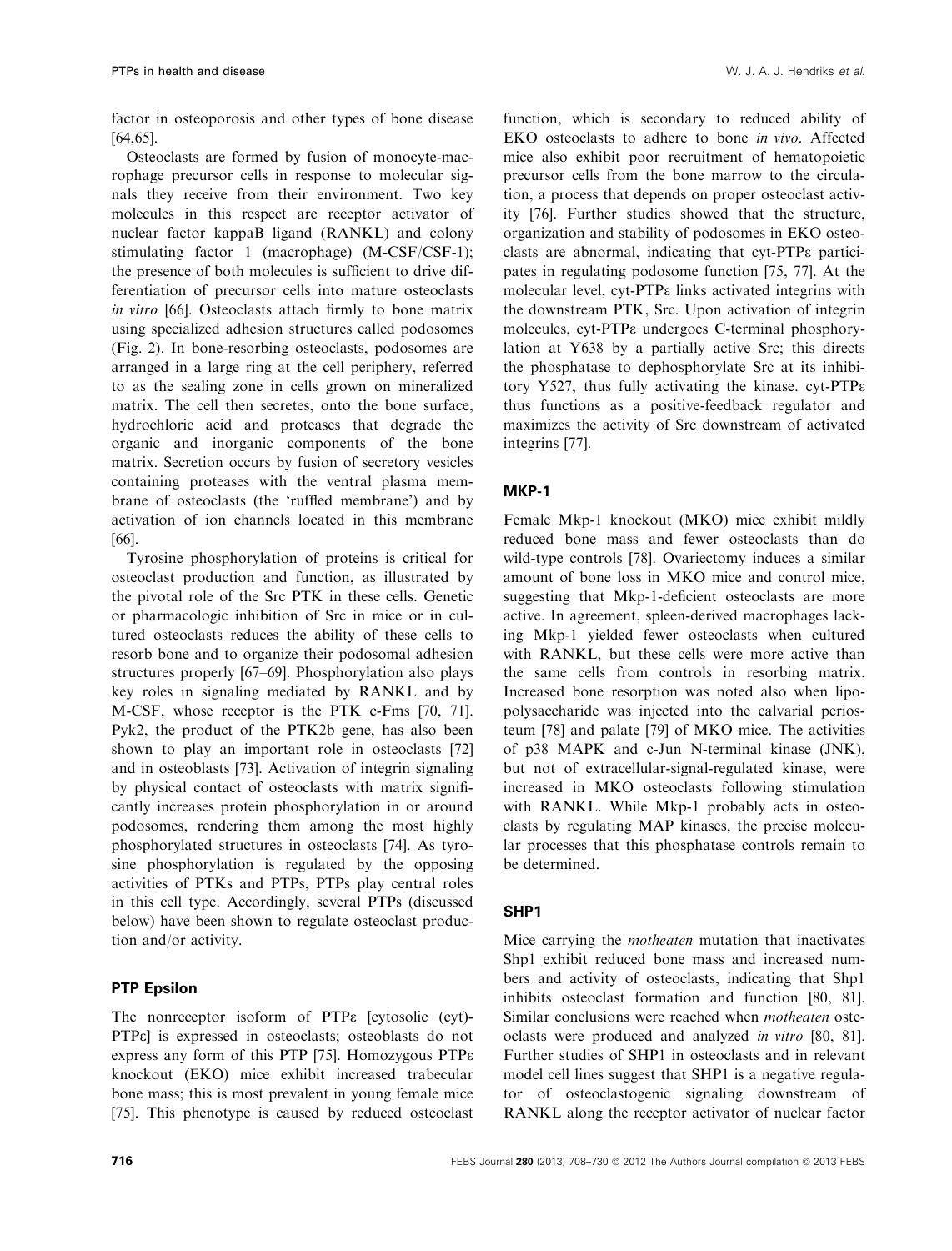kappaB/tumor necrosis factor receptor associated factor 6 pathway [82].

## SHP2

Shp2 knockout mice die during gestation, necessitating the use of conditional deletion models to study the role of this PTP in vivo. Accordingly, mice in which Shp2 is deleted in tissues that express Cre recombinase under the direction of a tamoxifen-inducible estrogen receptor displayed severe alterations in cartilage structure and significant increases in trabecular bone mass, along with almost total absence of osteoclasts [83]. The ability of bone marrow cells to differentiate into osteoclasts *in vitro* in response to M-CSF and RANKL was significantly reduced in these mice, correlating with reduced activation of Akt/protein kinase B (PKB) in bone marrow cells following their stimulation with M-CSF [83]. Shp2 then performs a critical role in support of osteoclastogenesis in vivo, a role that is the opposite of the closely related Shp1.

#### PTPRO/PTP-oc

PTP-oc (also known as PTP- $\Phi$  or PTPROt) is an RPTP that is produced by the proximal promoter of the PTPRO gene [84]. Studies in cell culture indicate that PTP-oc might positively regulate osteoclast production and activity. Inhibition of PTP-oc expression in rabbit osteoclasts reduced their activity [85], while overexpression of this PTP in U937 monocytic cells promoted their differentiation into osteoclast-like cells and increased their bone-resorbing activity [86]. Reduced expression of PTP-oc correlated with hyperphosphorylation of Src at its inhibitory Y527, while overexpression of PTP-oc increased Src activity [85, 86]. Collectively, these and other results suggest that PTP-oc dephosphorylates and activates Src in osteoclasts; the downstream effects of this activity may be mediated through activation of nuclear factor of kappa light polypeptide gene enhancer in B-cells and JNK2 [87] and by the RANKL pathway. Finally, young male mice expressing transgenic PTP-oc exhibited increased bone resorption and bone loss [88]. These intriguing results would be supplemented significantly by studies of bone structure in a PTP-oc knockout mouse model.

#### PTP-PEST

The ubiquitous nonreceptor protein tyrosine phosphatase, containing proline/glutamate/serine/threonine-rich domains, PTP-PEST, inhibits cell spreading and membranal protrusion, and promotes focal adhesion turnover and cell migration [89]. PTP-PEST binds paxillin and controls membrane protrusion by inhibiting Rac1 and activating RhoA [90]. PTP-PEST also interacts with the proline serine threonine-rich phosphatase interacting protein (PSTPIP), which is both a substrate of PTP-PEST and a scaffold that provides this PTP with access to the Wiskott-Aldrich syndrome protein (WASP) during actin remodeling [91, 92]. The adhesion-related Crk-associated protein (p130CAS) [93] and Pyk2 [94] are also substrates of PTP-PEST. It is therefore not surprising that PTP-PEST also helps to regulate osteoclast adhesion and differentiation. PTP-PEST localizes to the podosome structures and peripheral sealing zone of resorbing osteoclasts, physically associates with leupaxin, gelsolin, WASP, Src, PYK2 and PSTPIP [95–97], and activates Src [98]. Overexpression of PTP-PEST induced Src activation and phosphorylation of cortactin and WASP; in parallel, the number of osteoclasts that displayed an intact sealing zone-like structure, which is typical of functional osteoclasts, also increased [98].

#### CD45

The RPTP CD45 is found on the surface of various hematopoietic cells, including osteoclasts. Lack of CD45 activates Src and downstream signaling events, suggesting that this PTP inhibits Src [99]. CD45-deficient bone marrow cells produce fewer osteoclasts when cultured *in vitro* with RANKL, suggesting that CD45 mediates the critical role of RANKL in differentiating precursors into mature osteoclasts. Treatment of CD45-deficient bone marrow cells with the Src inhibitor PP2 corrects this defect, indicating that CD45 affects RANKL signaling by inhibiting Src. In agreement, RANKL failed to increase the development of osteoclasts in bones of CD45 knockout mice; this finding correlated with increased bone mass and reduced osteoclast-dependent recruitment of hematopoietic progenitor cells from the bone marrow into the circulation of these mice [76, 99].

Tyrosine phosphorylation of proteins in osteoclasts is central in the production of these cells and for their ability to resorb bone. Increasing awareness of the importance of the roles of PTPs in these processes has resulted in recent demonstration of the importance of several discrete PTPs in osteoclasts. Individual PTPs play specific roles in osteoclasts – some support, while others inhibit, the production or activity of osteoclast cells. Knowledge of the roles of individual PTPs is then required in order to identify good targets for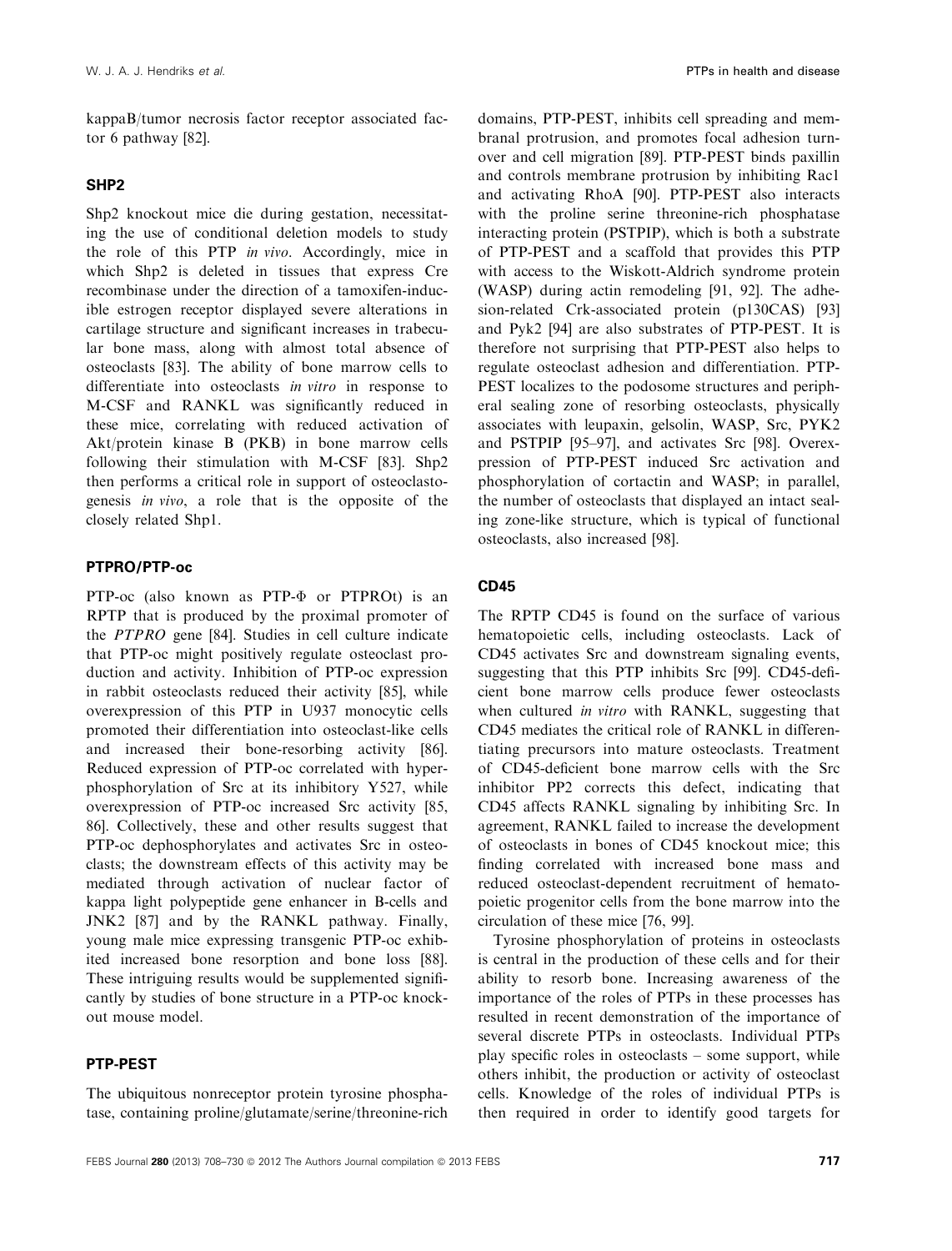

Fig. 3. The neuromuscular junction. Schematic showing some of the key components of a generic neuromuscular junction, highlighting the roles played by PTP enzymes (in brown). In the process depicted by grey numbered circles, activation of MuSK after agrin binding to low density lipoprotein receptor related protein 4 (LRP4), leads to recruitment of SHP2 to the complex (2), activation of SFK (3) and phosphorylation of AChR (4). This may also inhibit PTPs that normally dephosphorylate AChRs (step 5), and SHP2 may also be involved in the negative feedback of MuSK. In the process depicted by white numbered circles, activation of MuSK (1) can also activate uncharacterized PTPs (2) that then dephosphorylate more distant AChR hotspots (3), causing their dispersal (4). LAR family receptor-type PTPs are also implicated in presynaptic differentiation at the NMJ, requiring interactions with the protein liprin- $\alpha$ . Y, tyrosine; Y-P, phosphotyrosine. See the main text for more details.

inhibitors that may be used for therapeutic gain and, no less importantly, to know which PTPs not to target. Identifying all PTPs expressed in these cells is critical, as is characterizing the roles of specific PTPs in bone using knockout mice.

## PTPs and synatopgenesis

In the last decade, PTPs have been increasingly implicated in the control of neuronal synapse formation and function. To illustrate this we will focus on their proposed roles in the neuromuscular junction and in CNS synapses.

#### The neuromuscular junction

Immature neuromuscular junctions (NMJs) form as embryonic motor axons contact myotubes, are stabi-

lized and then remodeled. Axon terminals secrete agrin, a heparan sulfate proteoglycan (HSPG), which binds the tyrosine kinase muscle specific kinase (MuSK) in the postsynaptic cleft, triggering clustering and stabilization of acetylcholine receptor (AChR) complexes [100] (Fig. 3). Protein tyrosine phosphorylation is central to NMJ formation and stability. Agrin drives MuSK autophosphorylation, then AChR tyrosine phosphorylation by SFKs stabilizes the NMJ [101]. The cytoplasmic phosphatase SHP2 may govern neuregulin-mediated control of AChR expression at the NMJ [102], and PTPs, including SHP2, are direct regulators of NMJ formation and stability (Fig. 4). Both pervanadate, a broad PTP inhibitor, and SHP2 loss-of-function can cause AChR hotspot formation without agrin in Xenopus myotubes and increase MuSK phosphorylation and agrin-independent AChR clusters in C2C12 cells [103]. Curiously, focal activa-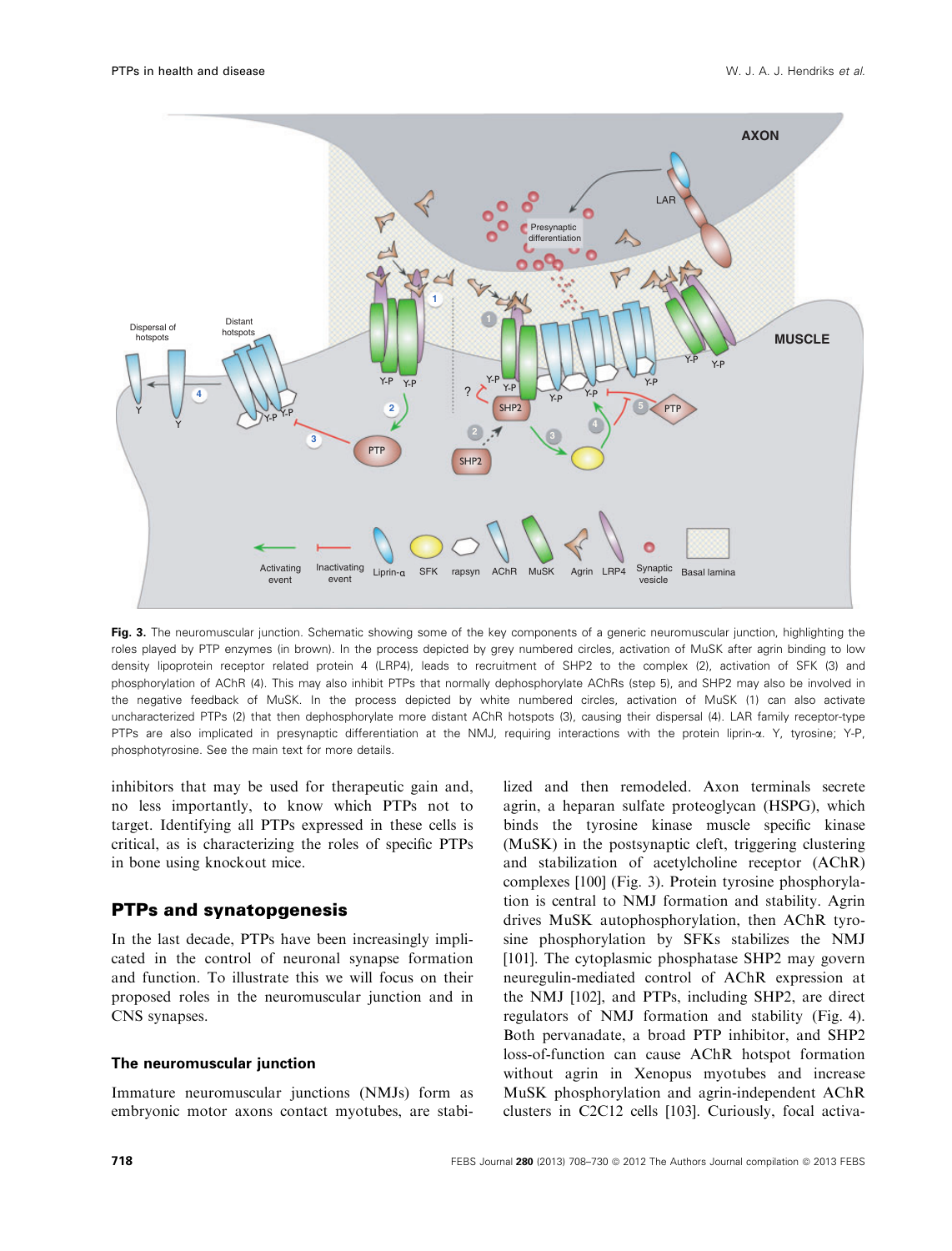

Fig. 4. The CNS excitatory synapse. Schematic showing a generic CNS synapse with a dendritic bouton contacted by an axon terminal. The suggested roles of several PTP enzymes (in brown) are shown. In process A, LAR recruits ß-catenin through dephosphorylation, forming a complex of  $\beta$ -catenin/cadherin, liprin-a, GRIP and AMPAR. This facilitates the delivery of AMPARs and adhesion complexes into the synapse. In process **B**, cadherins/ $\beta$ -catenin adhesion complexes activate SHP2 presynaptically, possibly via scribble, leading to  $\beta$ -catenin dephosphorylation and ultimately to presynaptic differentiation. Process C depicts the activation of NMDAR, leading to stimulation of the PTP STEP. RPTPa can also activate local Src PTKs, causing phosphorylation and activation of NMDAR. Activation of STEP can potentially have several roles, in particular inactivating Src PTKs and NMDAR and inhibiting extracellular-signal-regulated kinase (Erk) signaling. Dephosphorylated NMDAR associates with adaptor protein 2 (AP2) and is internalized. Process D depicts inactivation of synaptic p190 RhoGAP by RPTPZ, relieving inhibition of Rho. Processes in E depict the trans interactions between type IIa RPTPs LAR, PTP<sub>o</sub> and PTP<sub>8</sub>, with ligands including TrkC, NGL-3 and IL1RAPL1, leading to spine formation, presynaptic maturation and postsynaptic differentiation. White circles depict activation of mAChR (1) followed by the association of LAR with AMPAR/GRIP/liprin- $\alpha$  complexes (2), dephosphorylation of AMPAR by LAR (3) and AMPAR internalization (4), contributing to LTD. The grey circles depict activation of AMPAR (1) causing activation of a PTP (2) (likely to be STEP) that dephosphorylates AMPAR (3), leading again to internalization (4). Dashed lines with arrowheads indicate translocation of proteins and complexes. Y, tyrosine; Y-P, phosphotyrosine See the main text for more details.

tion of MuSK reduces the phosphotyrosine content in distant AChR 'hotspots' and this is prevented by vanadate, implicating PTPs in hotspot dispersal. Loss of AChR clusters after agrin removal from myotubes is more rapid in myotubes lacking Src and Fyn PTKs [104]. This cluster loss is blocked by vanadate, again indicating PTP-dependence. However, treatment with vanadate does not affect spontaneous cluster formation without agrin [104]. SHP2 binding to MuSK is stimulated by agrin and depletion of SHP2 destabilizes AChR clusters. Although these are conflicting reports, in that loss of SHP2 leads to increased AChR clustering in one case, and to a decrease in the other, the

studies used distinct cell systems. In addition, the context-specific roles of SHP2 could be quite distinct, for example as an inhibitor of MuSK, stimulator of Src PTKs or dephosphorylator of AChR.

In Drosophila, DLAR (an ortholog of the mammalian LAR family, type IIa RPTPs) functions in NMJ formation. DLAR controls body wall muscle innervation through interactions with the HSPGs syndecan (Sdc) and Dally-like (Dlp) [105]. Sdc and Dlp are high-affinity ligands for DLAR, but have a competing relationship during synaptogenesis. Sdc in motor axons regulates presynaptic bouton size and growth, where catalytically active DLAR is necessary. Dlp is in the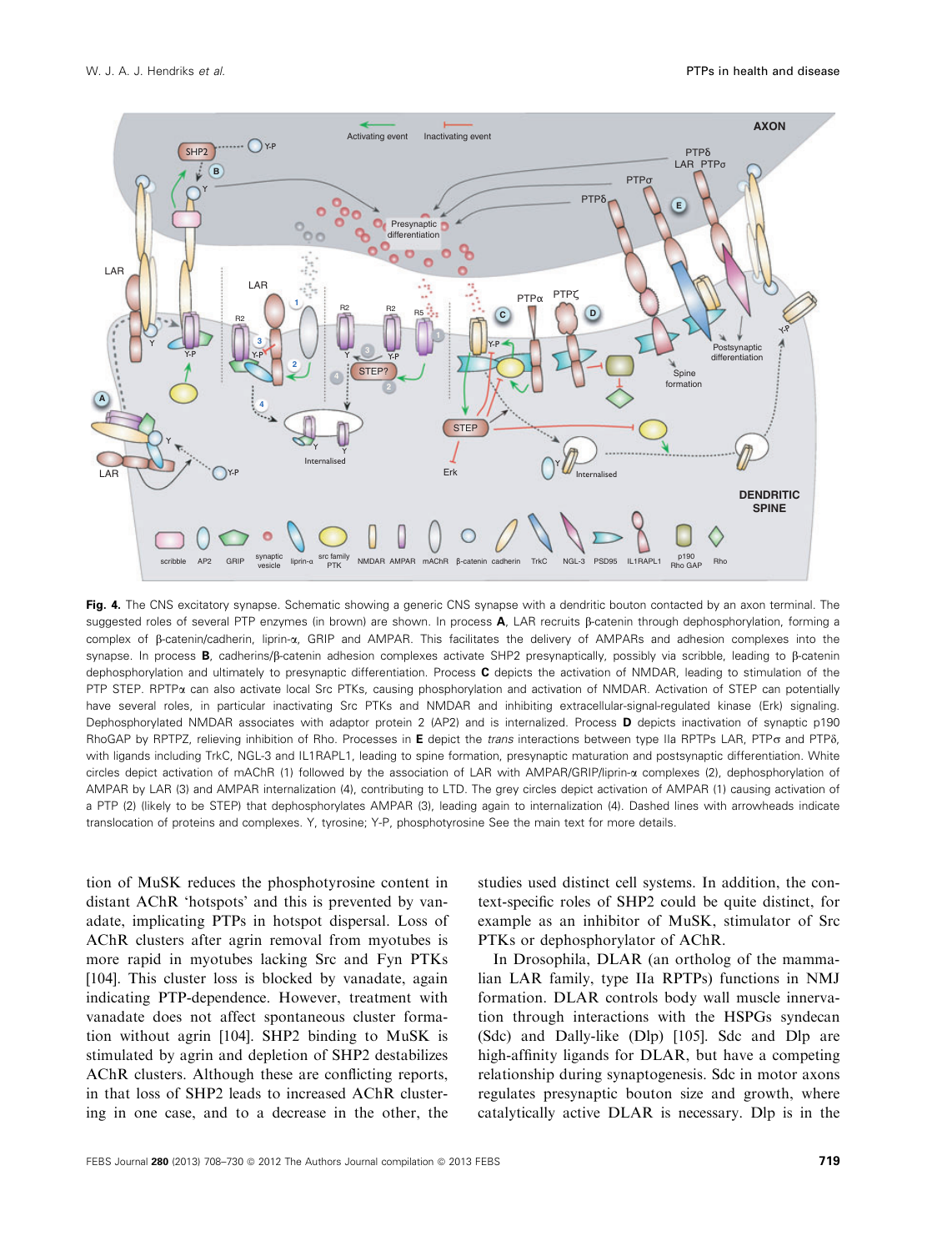synaptic cleft matrix and can outcompete Sdc, inhibiting DLAR. This halts NMJ growth, allowing synapse maturation and control over neurotransmitter release. There is a fascinating link here with mammalian  $PTP\sigma$ (a DLAR relative), which binds both to HSPGs (including agrin) and to chondroitin sulfate proteoglycans, activating or inhibiting axon regeneration, respectively [106–108]. Although PTP $\sigma$  has no defined role in NMJ formation, it does control diaphragm innervation alongside PTP $\delta$  [34].

## CNS excitatory synapses

Excitatory synapses in the brain undergo synaptic plasticity, the cornerstone of learning and memory. There is growing interest in the functional regulation by PTPs (Fig. 4). In hippocampal excitatory synapses, LAR family RPTPs co-localize with post-synaptic density protein 95 (PSD95) postsynaptically. Catalytically inactive LAR and liprin-a-binding mutants of LAR support fewer dendritic spines and have smaller, miniature excitatory currents [109]. Disrupting interactions between liprin- $\alpha$  and glutamate receptor interacting protein (GRIP), a PDZ protein that assembles protein complexes with AMPARs, mirrors  $LAR/liprin-\alpha$  disruption [109, 110]. AMPARs regulate fast excitatory synaptic transmission, and the AMPAR level in spines influences synaptic strength. Spine-associated AMPARs are greatly reduced upon disruption of LAR, suggesting that LAR regulates neurotransmitter receptor localization [109]. LAR might dephosphorylate  $\beta$ -catenin, driving  $\beta$ -catenin into spines and increasing its interactions with cadherins, GRIP/liprin- $\alpha$  and AMPARs, thus boosting synapse size and strength [109, 111] (Fig. 4). Liprin-a, GRIP, NR1 and PSD95 are probably not, however, LAR substrates [109]. RNA interference-driven loss of function of each of the three type IIa RPTPs (LAR,  $PTP\sigma$  and  $PTP\delta$ ) can reduce spine numbers and PSD95 co-localization, suggesting a complex, shared functionality.

Specific cell-to-cell adhesion is vital for synapse stabilization and signaling, with cadherins playing a central role [112]. Cadherin adhesion is regulated through cytoplasmic association with b-catenin and tyrosine phosphorylation of both proteins. As a regulator of b-catenin phosphorylation, LAR may therefore influence not only AMPAR delivery [109], but also synaptic adhesion. Presynaptically, PTP–cadherin interactions also regulate synaptic vesicle clustering. Activation of the Fer PTK by cadherin/p120catenin binding can recruit SHP2, which dephosphorylates  $\beta$ -catenin, allowing its entry into cadherin complexes and then recruitment of synaptic vesicles [113] (Fig. 4). Several recent

studies have further implicated LAR RPTPs in synapse formation through cell-to-cell interactions. Woo identified a trans-synaptic interaction between LAR and netrin-G ligand-3 (NGL-3), an adhesion molecule that binds PSD95, inducing presynaptic differentiation [114]. Furthermore,  $PTP\sigma$  interacts with NGL-3 to promote synapse formation in a bidirectional manner, whereas the  $PTP\delta-NGL-3$  interaction triggers only presynaptic events [115] (Fig. 4). Recent work also shows that PTP $\delta$  controls synapse formation by trans-synaptic interactions with interleukin-1 receptor accessory protein-like 1 (IL1RAPL1) in mouse cortical neurons [116, 117]. IL1RAPL1 mutations are associated with autism and nonsyndromic X-linked mental retardation, suggesting that the function of PTP $\delta$  might also be disrupted here. Takahashi and coworkers have demonstrated, in hippocampal neurons, that the postsynaptic neurotrophic tyrosine kinase receptor type 3 (TrkC) binds the ectodomain of presynaptic  $PTP\sigma$  in trans, leading to the induction of presynaptic excitatory differentiation and postsynaptic clustering of synaptic components [118]. Like DLAR in flies, axonal  $PTP\sigma$ has other *trans* ligands, such as HSPGs and chondroitin sulfate proteoglycans (CSPGs) [106, 108] and these might potentially compete with TrkC binding. Synaptic HSPGs include syndecans, which regulate synaptic function [119].  $PTP\sigma$  and LAR also interact with Trk proteins in cis [120, 121] and therefore complex, competitive interactions are likely. Another RPTP, PTP $\zeta$ , is itself a CSPG. PTP $\zeta$  associates with PSD95 and controls Rho-associated protein kinase and p190 Rho GTPase activating protein (RhoGAP). Gene-deficient mice have enhanced long-term potentiation (LTP) and deficits in learning, implicating PTP $\zeta$  in synaptic plasticity [122].

## Long-term depression

Long-term depression (LTD) at synapses is regulated in part by AMPAR phosphorylation and by active depletion of AMPAR numbers from synaptic membranes [123]. GluR2 subunits in adult hippocampi are subject to activity-dependent tyrosine phosphorylation during metabotropic GluR5 (mGluR5)-driven LTD [124]. GluR2 dephosphorylation causes AMPAR endocytosis [124, 125], and blockade of mGluR5-LTD by PTP inhibitors can in turn be prevented by Src kinase inhibitors [124, 126]. The major AMPAR PTP is cytoplasmic STEP. STEP loss-of-function ablates AMPAR internalization and GluR2 dephosphorylation [127]. AMPAR levels are also in part controlled in synapses by NMDARs. NMDARs containing NRB2 are tyrosine phosphorylated at a C-terminal YEKL motif by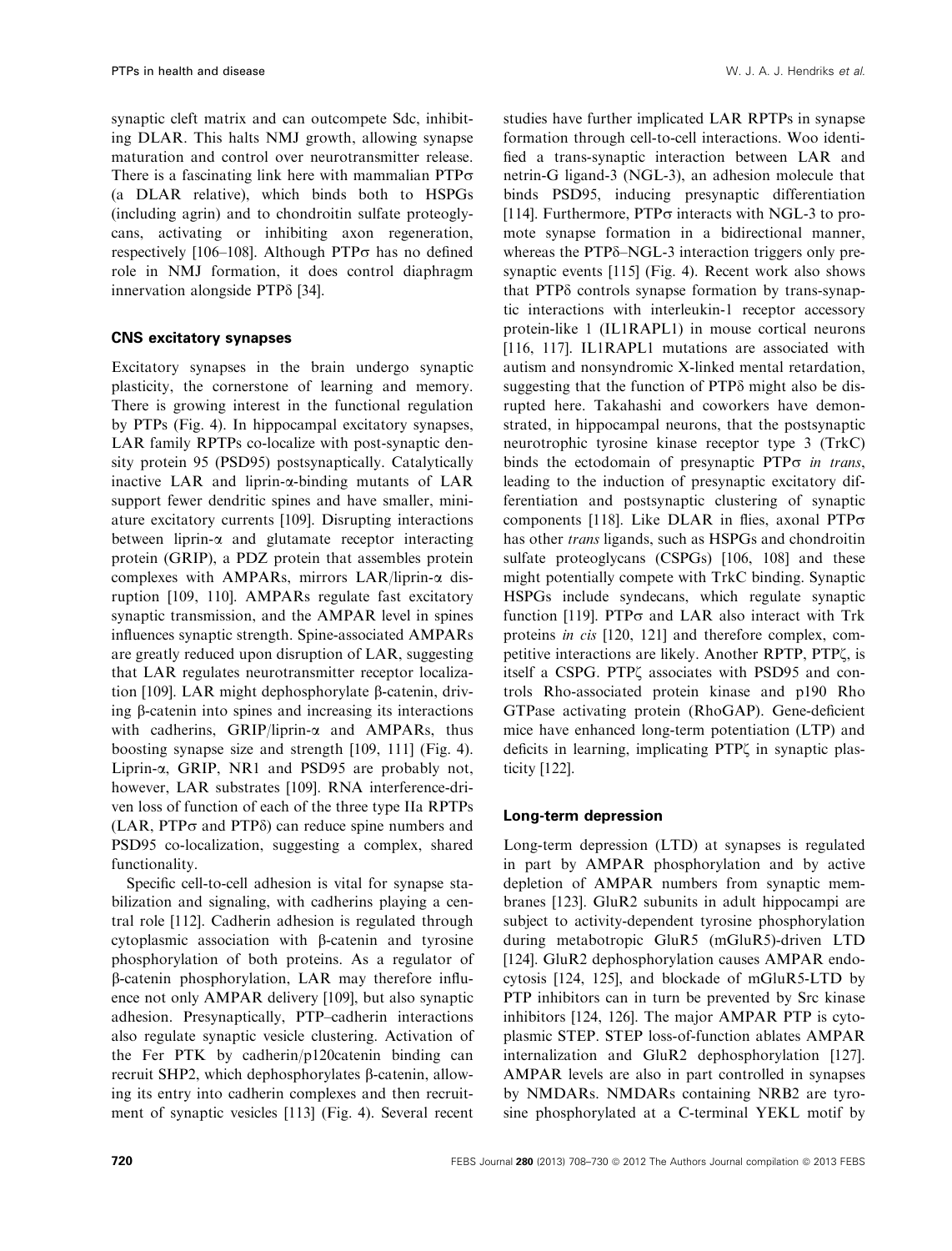Src kinases during synaptic activity, increasing the levels and activity of NMDAR in synapses [128]. STEP is a key negative regulator of NR2B, inducing dephosphorylation of YEKL and internalization of NMDAR. NMDAR activity also activates STEP [129], and STEP may then inactivate Fyn and dephosphorylate NRB2. In potentially the same complex,  $RPTP\alpha$  binds PSD95 alongside Src kinases and can activate them, inducing NMDAR phosphorylation [130]. Interestingly, PTPadeficient mice have NMDAR and LTP defects, arising from reduced activity in Src and also Pyk2, an NMDAR regulator [131]. Finally, LTD is also induced by mAChR receptor activation. This may follow association of AMPAR and the LAR/liprin- $\alpha$  complex, then dephosphorylation and internalization of AMPAR [110] (Fig. 4).

PTPs therefore not only regulate synapse formation, but also synaptic activity and are likely to have a broad influence over peripheral nervous system and CNS function. PTPs may well also be associated with neurological pathologies in addition to those in Table 1. To illustrate this, some novel findings implicating PTPs in CNS diseases are discussed below.

## PTPs in CNS diseases

A high proportion of PTPs are expressed by neural cells, in neurons and in glia but also by inflammatory cells, microglia and T cells that can infiltrate the brain. As a consequence, PTPs have been implicated in various types of CNS disease, including neurodegenerative diseases, neuropsychiatric disorders and cancer. We will review PTPs in CNS disease, excluding gliomas because this has recently been dealt with [8].

#### RPTPZ and CD45 in inflammatory demyelinating diseases

The hallmark of inflammatory demyelinating diseases such as multiple sclerosis (MS) is the progressive destruction of oligodendrocyte (OLG)-produced myelin sheaths, resulting in physical and cognitive dysfunction. After a demyelinating insult, remyelination of damaged axons is thought to proceed in a similar manner as in development, but in the context of inflammation: the inflammation must be controlled and remyelination promoted. Inflammation causes nerve damage and consequently leads to T-cell infiltration into the CNS and the release of cytotoxic cytokines. Remyelination is carried by oligodendrocyte precursor cells (OPCs) that must differentiate into myelinating OLGs. Two PTPs have been implicated in these phenomena: RPTPZ and CD45.

As mentioned previously, subjecting PTPRZ knockout mice to experimental autoimmune encephalomyelitis (EAE), a well-established MS model, revealed a defect in remyelinating capacity in vitro and in the process of remyelination in vivo, which manifested as sustained paralysis associated with a loss of mature OLGs in the spinal cord. Examination of human MS lesions also showed increased expression of PTPRZ in remyelinating OLGs, supporting a role for PTPRZ in MS progression [132]. Although genetic linkage analysis for MS patients does not point to the PTPRZ locus (Table 1), RPTPZ has recently been shown to interact with the cell-adhesive neural recognition molecule contactin-1 (CNTN-1) [133], a biomarker for the progression of MS in adult cerebral spinal fluid [134]. Similarly, elevated levels of anti-RPTPZ Igs have been found in serum from patients with chronic inflammatory demyelinating polyneuropathy, an immune-mediated peripheral nervous system demyelinating disease [135]. Bidirectional signaling between CNTN-1 on neuronal axons and RPTPZ on the surface of OLGs may therefore guide the development and repair of myelin sheaths, making this interaction an attractive target for MS therapy [133].

The only PTP gene that has been genetically linked to MS susceptibility (Table 1) is PTPRC, which encodes CD45 [136]. While much work has been carried out studying CD45 in hematopoietic cell lineages, recent work has revealed expression of CD45 in neural stem cells and glial cells [137]. OPCs from CD45-deficient mice are defective in the ability to differentiate into mature, myelinating OLG, as a result of aberrant regulation of the Fyn kinase signaling pathway. Like the PTPRZ knockout mice, ultrastructural analysis of the myelin from CD45 knockout mice also exhibited a pattern of dysmyelination that persisted into adulthood [137].

Given that inflammatory demyelinating diseases involve the immune system, both RPTPZ and CD45 could play multiple roles in knockout mouse models of these diseases. CD45 is highly expressed in hematopoietic cells and microglia, and recent reports suggest a role for RPTPZ in the development of B cells [138] and other cells of the hematopoietic lineage [139]. The current mouse models for CD45 and PTPRZ do not differentiate roles for the different isoforms or cell types expressing these PTPs. Owing to the critical role of CD45 in T-cell differentiation, CD45 knockout mice are completely resistant to EAE challenge, yet mice expressing a point mutation in CD45 that leads to aberrant signaling display lupus-like symptoms and enhanced sensitivity to EAE challenge [140]. Therefore, better models, such as inducible systems or specific isoform knockin mice must be developed to address the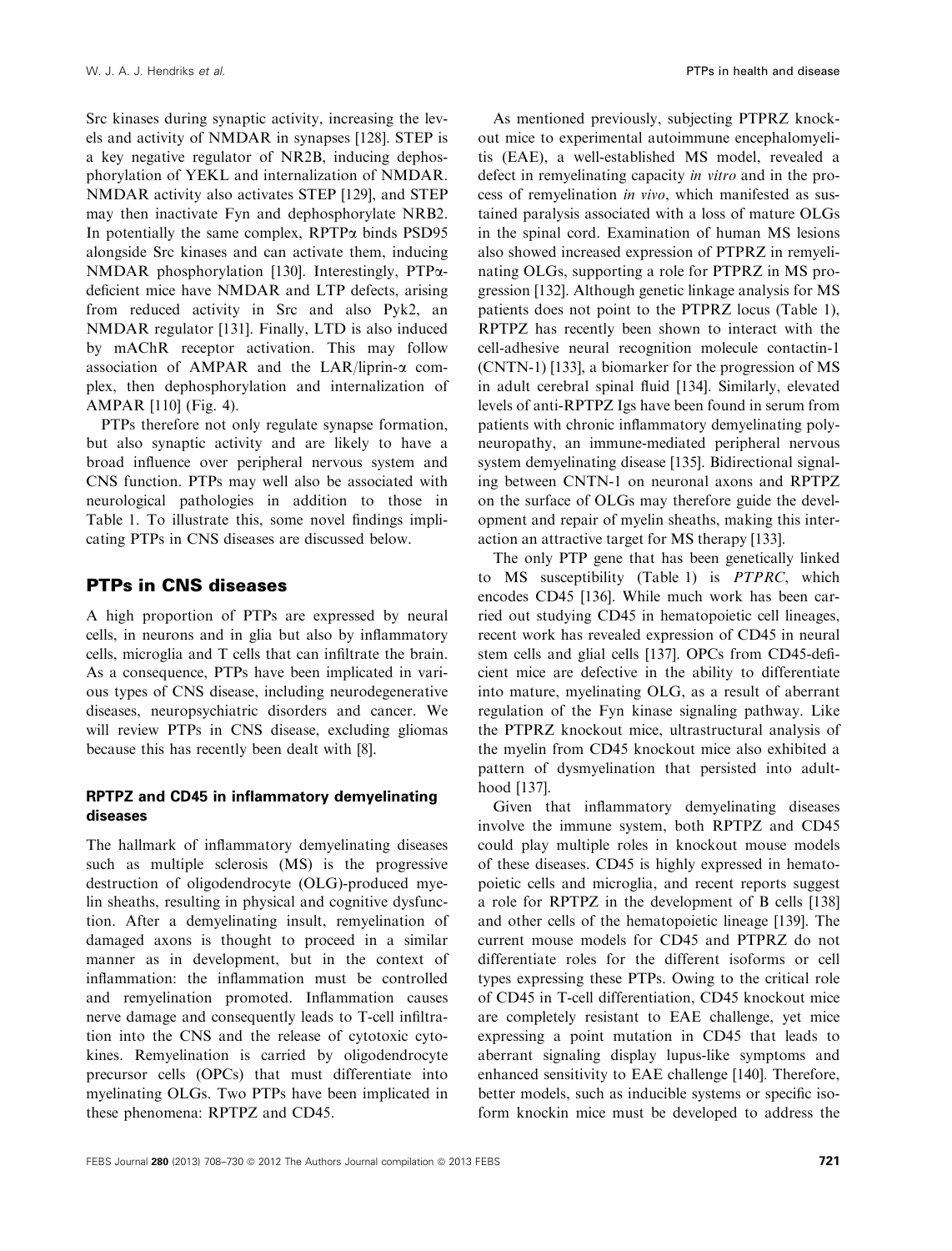specific roles of RPTPZ and CD45 in inflammatory cells versus glial cells and neural stem cells upon exposure to the EAE model of MS.

Although not yet implicated in myelin disease, three PTPs have recently been shown to play a role in OLG development or regeneration: SHP2 promotes OLG maturation [141], DUSP6 modulates OLG death [142], and paired Ig-like receptor-B/SHP1 neuronal signaling cascades enhance axon regeneration [143]. Further studies are necessary to elucidate their roles in OLG regeneration in models of demyelinating diseases.

## RPTPs in noninflammatory neurodegenerative diseases

Parkinson's disease is characterized by the death of dopaminergic neurons in the substantia nigra pars compacta, with early symptoms of involuntary movement, or dyskinesias, followed later by cognitive impairment. The cytokine pleiotrophin, an important factor in both CNS and peripheral nervous system development, has been found to be up-regulated in affected neural tissues from humans and in animal models of Parkinson's disease [144, 145]. One of the three receptors for pleiotrophin is RPTPZ, which is inactivated upon pleiotrophin-induced dimerization. To restore the signaling balance and thus survival of dopaminergic neurons, agonists of RPTPZ have been postulated as an attractive therapeutic target for Parkinson's disease [146].

Alzheimer's disease presents with progressive cognitive deterioration characterized by a loss of matter in the cerebral cortex and hippocampus, in addition to the hallmark beta-amyloid plaques and neurofibrillary tangles. The PTP STEP has emerged as a possible mediator of beta-amyloid-induced disruption in synaptic transmission. PTPN5 encodes four STEP isoforms through alternative splicing, with the cytoplasmic STEP46 and membrane-bound STEP61 having phosphatase activity. STEP levels and activity have been found to be up-regulated in two mouse models of Alzheimer's disease (Tg-2576 and J20), and also in the prefrontal cortex of human patients. As STEP modulates AMPAR and NMDAR internalization (discussed earlier) this has direct bearing for LTP and LTD processes. A recent study showed that genetically decreasing the levels of STEP led to increased phosphorylation of STEP targets and restored cognitive functions in the Tg-2576-Alzheimer's disease model, a promising finding to target for Alzheimer's disease treatment. For additional roles of STEP in CNS disorders, including the cognitive dysfunction observed in schizophrenia, we refer to two excellent recent reviews [147, 148].

#### RPTPs in neuropsychiatric disorders

Depression is probably caused by both structural and functional defects in the brain. Major depressive disorder is unipolar depression in the absence of schizophrenia, bipolar or schizoaffective bipolar disorders; however, the different disease manifestations may share defects in some underlying pathways [149, 150]. PTPRG is structurally similar to PTPRZ, but unlike PTPRZ, PTPRG is predominantly expressed in neurons [151] and RPTPG binds to CNTN-3- to CNTN-6 [152, 153], whereas RPTPZ only binds to CNTN-1, indicating nonoverlapping functions. In a genome-wide screen in patients with bipolar disorder, PTPRG single nucleotide polymorphisms (SNPs) were significantly correlated with the schizoaffective type of bipolar disorder [154], and in another screen PTPRG SNPs were correlated with recurrent early-onset major depressive disorder, indicating that similar pathways may be affected in the two diseases [150].

Additional studies implicate the involvement of other PTPs in depression. In postmortem studies examining the prefrontal cortex of patients with major depressive disorder, protein levels of the well-studied tumor suppressor PTEN were increased and the enzymatic activity of its downstream effectors phosphoinositide 3-kinase and Akt/PKB were decreased, suggesting PTEN as an underlying cause of major depressive disorder [155]. PTPRR isoforms are highly expressed in the cerebellum, hippocampus and olfactory bulb and can interact with MAP kinases [21]. In postmortem studies, increased expression of PTPRR was found in the orbitofrontal cortex of suicide victims [156] and PTPRR SNPs may be associated with major depressive disorder in Caucasians [157] or in female subjects [149]; conformational studies with increased statistical power are needed to confirm this.

## Additional CNS pathologies

Alcohol use disorders are genetically complex diseases, and neural signaling pathways, including those involved in regulating NMDARs, are implicated in the disease etiology. In a genome-wide association screen of patients with a high level of response to alcohol, nine RPTP genes were identified as important: PTPRG, PTPRZ1, PTPRD, PTPRE, PTPRB, PTPRR, PTPRN, PTPRN2 and PTPRT, as well as the RPTPG-binding partner CNTN-4 [158]. STEP has also been associated with alcohol-induced memory loss [148] but the precise role of these individual PTPs in alcohol use disorders remains to be elucidated. Genetic work has linked CNTN-4 to both autism spectrum dis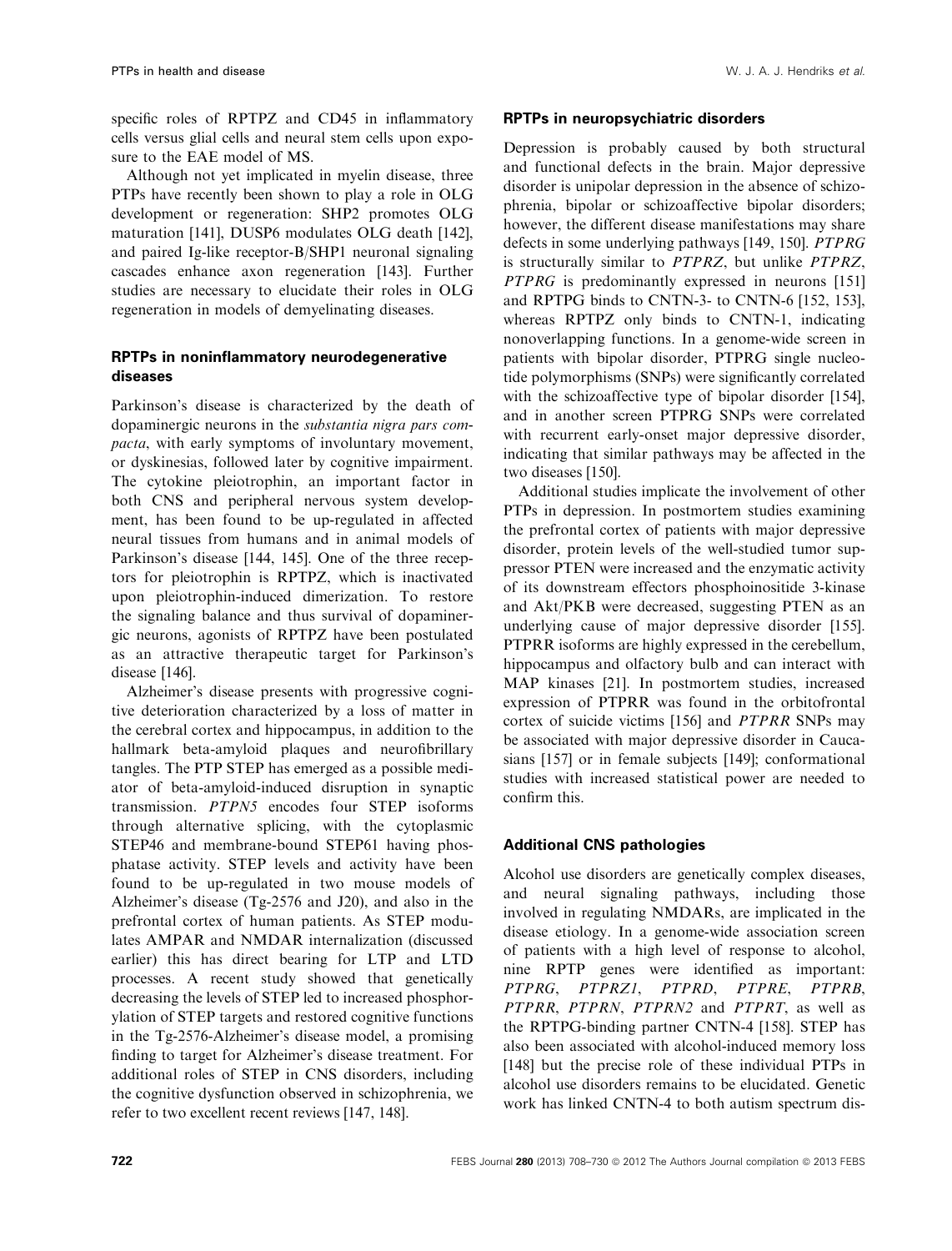order [159] and 3p deletion syndrome [160], leading to the possibility that missense mutations in CNTN-4 affect the binding avidity of RPTPG. Given the association between RPTPs and the contactin family of celladhesion molecules, it is possible that many contactinassociated CNS diseases could be caused by aberrant interactions with RPTPs. A discussion of the full spectrum of CNTN-associated diseases is, however, beyond the scope of this review.

# Conclusion

The work on cell and animal models and on hereditary disease states that we have discussed here, together with the many examples from acquired diseases, including cancer, that have recently been reviewed elsewhere [4–12], explain the increasing awareness of the importance of the regulatory potential of PTPs in health and disease. As an example we highlighted the role that several discrete PTPs play in osteoclast functioning. Such knowledge on individual PTPs is required in order to identify good targets for inhibitors that may be used for therapeutic gain and, no less importantly, to know which PTPs not to target.

Vertebrate PTPs exhibit strong and widespread expression during development of the nervous system. Previous research has revealed highly relevant roles for PTPs in axon growth and guidance systems. The spotlight has now swung onto a plethora of new roles for these enzymes in synaptogenesis and adult synaptic plasticity. This generates a gratifying complementarity with their axonal roles during development, once again highlighting how nature can efficiently redeploy proteins throughout ontogeny.

Maintaining proper CNS functioning throughout life represents an important health issue in current-day society. Broadly, two major defects underlie many of the CNS diseases: myelination defects and synaptic transmission impairments. Thus, a delicate interplay of glial cells and neurons is critical for maintaining a healthy CNS. Despite the currently limited genetic evidence that directly links PTP genes to specific CNS diseases, many of the neuronal-specific PTP mouse models displayed subtle phenotypes, over time or following proper challenges, that recapitulate progressive degenerative disease states. It is important to realize that human diseases manifest on a 'random bred' genetic background and in a highly variable environmental context, strongly opposing the uniform, wellcontrolled situation of animal models. It remains a challenge to unravel the minor alterations in CNS development and function that, exacerbated by genetic

and environmental cues, can have such major consequences on human well-being.

## Acknowledgements

The authors were all associated with PTPNET, a European Union-funded Marie Curie Research Training Network that ran from 2007 to 2011. This review is the direct result of our collaborative efforts within PTPNET. We apologize to all colleagues whose original work could not be referred to because of space constraints. We would like to thank PTPNET members Charlotte Coles and Radu Aricescu for constructive criticism of this review article. This work was supported in part by European Research Community Funds to PTPNET (MRTN-CT-2006-035830).

## **References**

- 1 Alonso A, Sasin J, Bottini N, Friedberg I, Friedberg I, Osterman A, Godzik A, Hunter T, Dixon J & Mustelin T (2004) Protein tyrosine phosphatases in the human genome. Cell 117, 699–711.
- 2 Andersen JN, Jansen PG, Echwald SM, Mortensen OH, Fukada T, Del Vecchio R, Tonks NK & Moller NP (2004) A genomic perspective on protein tyrosine phosphatases: gene structure, pseudogenes, and genetic disease linkage. FASEB J 18, 8–30.
- 3 den Hertog J, Ostman A & Bohmer FD (2008) Protein tyrosine phosphatases: regulatory mechanisms. FEBS J 275, 831–847.
- 4 Hendriks WJ, Elson A, Harroch S & Stoker AW (2008) Protein tyrosine phosphatases: functional inferences from mouse models and human diseases. FEBS J 275, 816–830.
- 5 Tonks NK (2006) Protein tyrosine phosphatases: from genes, to function, to disease. Nat Rev Mol Cell Biol 7, 833–846.
- 6 Hardy S, Julien SG & Tremblay ML (2011) Impact of Oncogenic Protein Tyrosine Phosphatases in Cancer. Anticancer Agents Med Chem 12, 4–18.
- 7 Julien SG, Dube N, Hardy S & Tremblay ML (2011) Inside the human cancer tyrosine phosphatome. Nat Rev Cancer 11, 35–49.
- 8 Navis AC, van den Eijnden M, Schepens JT, Hooft van Huijsduijnen R, Wesseling P & Hendriks WJ (2010) Protein tyrosine phosphatases in glioma biology. Acta Neuropathol 119, 157–175.
- 9 Nunes-Xavier C, Roma-Mateo C, Rios P, Tarrega C, Cejudo-Marin R, Tabernero L & Pulido R (2011) Dual-specificity MAP kinase phosphatases as targets of cancer treatment. Anticancer Agents Med Chem 11, 109–132.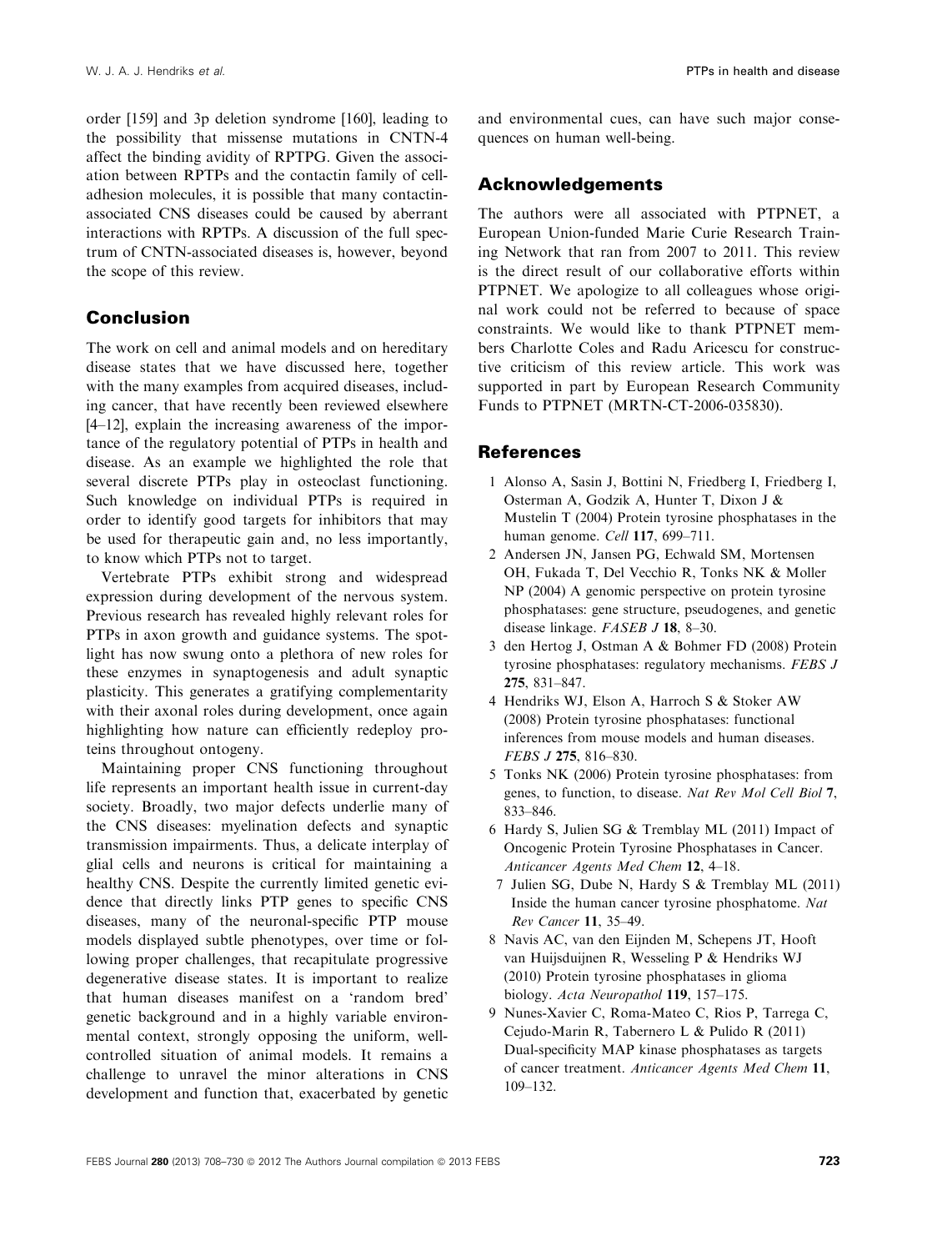- 10 Pulido R & Hooft van Huijsduijnen R (2008) Protein tyrosine phosphatases: dual-specificity phosphatases in health and disease. FEBS J 275, 848–866.
- 11 Bermudez O, Pages G & Gimond C (2010) The dualspecificity MAP kinase phosphatases: critical roles in development and cancer. Am J Physiol Cell Physiol 299, C189–C202.
- 12 Ruela-de-Sousa RR, Queiroz KC, Peppelenbosch MP & Fuhler GM (2010) Reversible phosphorylation in haematological malignancies: potential role for protein tyrosine phosphatases in treatment? Biochim Biophys Acta 1806, 287–303.
- 13 Wishart MJ & Dixon JE (2002) PTEN and myotubularin phosphatases: from 3-phosphoinositide dephosphorylation to disease. Trends Cell Biol 12, 579–585.
- 14 Liu Y & Bankaitis VA (2010) Phosphoinositide phosphatases in cell biology and disease. Prog Lipid Res 49, 201–217.
- 15 Gentry MS, Dixon JE & Worby CA (2009) Lafora disease: insights into neurodegeneration from plant metabolism. Trends Biochem Sci 34, 628–639.
- 16 Loh K, Fukushima A, Zhang X, Galic S, Briggs D, Enriori PJ, Simonds S, Wiede F, Reichenbach A, Hauser C et al. (2011) Elevated hypothalamic TCPTP in obesity contributes to cellular leptin resistance. Cell Metab 14, 684–699.
- 17 Young JA, Becker AM, Medeiros JJ, Shapiro VS, Wang A, Farrar JD, Quill TA, Hooft van Huijsduijnen R & van Oers NS (2008) The protein tyrosine phosphatase PTPN4/PTP-MEG1, an enzyme capable of dephosphorylating the TCR ITAMs and regulating NF-kappaB, is dispensable for T cell development and/or T cell effector functions. Mol Immunol 45, 3756–3766.
- 18 Bauler TJ, Hendriks WJ & King PD (2008) The FERM and PDZ domain-containing protein tyrosine phosphatases, PTPN4 and PTPN3, are both dispensable for T cell receptor signal transduction. PLoS One 3, e4014.
- 19 Eswaran J, von Kries JP, Marsden B, Longman E, Debreczeni JE, Ugochukwu E, Turnbull A, Lee WH, Knapp S & Barr AJ (2006) Crystal structures and inhibitor identification for PTPN5, PTPRR and PTPN7: a family of human MAPK-specific protein tyrosine phosphatases. Biochem J 395, 483–491.
- 20 Gronda M, Arab S, Iafrate B, Suzuki H & Zanke BW (2001) Hematopoietic protein tyrosine phosphatase suppresses extracellular stimulus-regulated kinase activation. Mol Cell Biol 21, 6851–6858.
- 21 Chirivi RG, Noordman YE, Van der Zee CE & Hendriks WJ (2007) Altered MAP kinase phosphorylation and impaired motor coordination in PTPRR deficient mice. J Neurochem 101, 829–840.
- 22 Venkitaramani DV, Paul S, Zhang Y, Kurup P, Ding L, Tressler L, Allen M, Sacca R, Picciotto MR & Lombroso PJ (2009) Knockout of striatal enriched protein tyrosine phosphatase in mice results in increased ERK1/2 phosphorylation. Synapse (New York, NY) 63, 69–81.
- 23 Baum ML, Kurup P, Xu J & Lombroso PJ (2010) A STEP forward in neural function and degeneration. Commun Integr Biol 3, 419–422.
- 24 Zhang Y, Kurup P, Xu J, Carty N, Fernandez SM, Nygaard HB, Pittenger C, Greengard P, Strittmatter SM, Nairn AC et al. (2010) Genetic reduction of striatal-enriched tyrosine phosphatase (STEP) reverses cognitive and cellular deficits in an Alzheimer's disease mouse model. Proc Natl Acad Sci USA 107, 19014–19019.
- 25 Gingras MC, Zhang YL, Kharitidi D, Barr AJ, Knapp S, Tremblay ML & Pause A (2009) HD-PTP is a catalytically inactive tyrosine phosphatase due to a conserved divergence in its phosphatase domain. PLoS One 4, e5105.
- 26 Lin G, Aranda V, Muthuswamy SK & Tonks NK (2011) Identification of PTPN23 as a novel regulator of cell invasion in mammary epithelial cells from a loss-of-function screen of the 'PTP-ome'. Genes Dev 25, 1412–1425.
- 27 Gingras MC, Kharitidi D, Chenard V, Uetani N, Bouchard M, Tremblay ML & Pause A (2009) Expression analysis and essential role of the putative tyrosine phosphatase His-domain-containing protein tyrosine phosphatase (HD-PTP). Int J Dev Biol 53, 1069–1074.
- 28 Sadakata H, Okazawa H, Sato T, Supriatna Y, Ohnishi H, Kusakari S, Murata Y, Ito T, Nishiyama U, Minegishi T et al. (2009) SAP-1 is a microvillusspecific protein tyrosine phosphatase that modulates intestinal tumorigenesis. Genes Cells 14, 295–308.
- 29 Murata Y, Mori M, Kotani T, Supriatna Y, Okazawa H, Kusakari S, Saito Y, Ohnishi H & Matozaki T (2010) Tyrosine phosphorylation of R3 subtype receptor-type protein tyrosine phosphatases and their complex formations with Grb2 or Fyn. Genes Cells 15, 513–524.
- 30 Wang Z, Shen D, Parsons DW, Bardelli A, Sager J, Szabo S, Ptak J, Silliman N, Peters BA, van der Heijden MS et al. (2004) Mutational analysis of the tyrosine phosphatome in colorectal cancers. Science 304, 1164–1166.
- 31 Lim SH, Kwon SK, Lee MK, Moon J, Jeong DG, Park E, Kim SJ, Park BC, Lee SC, Ryu SE et al. (2009) Synapse formation regulated by protein tyrosine phosphatase receptor T through interaction with cell adhesion molecules and Fyn. EMBO J 28, 3564–3578.
- 32 Zhao Y, Zhang X, Guda K, Lawrence E, Sun Q, Watanabe T, Iwakura Y, Asano M, Wei L, Yang Z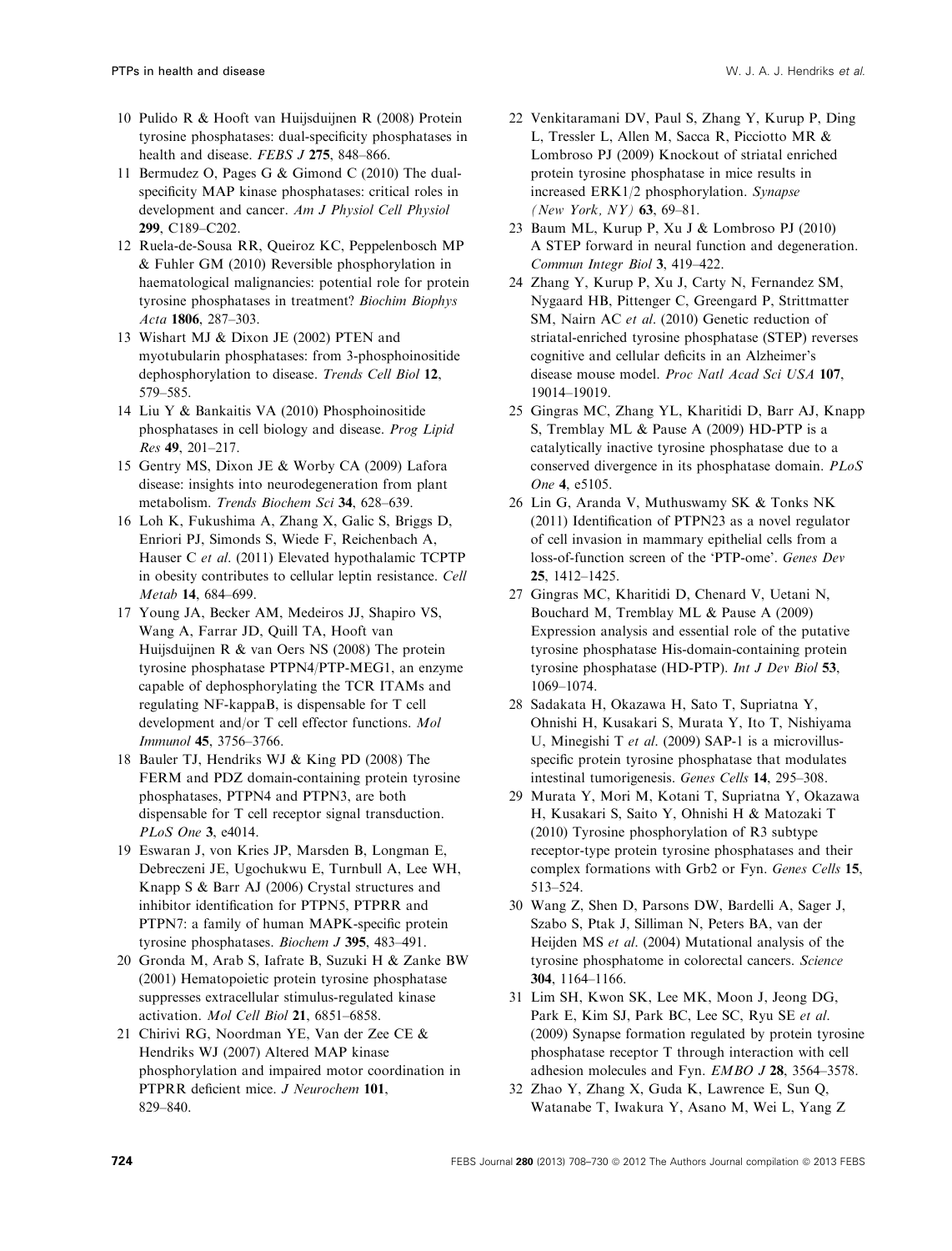et al. (2010) Identification and functional characterization of paxillin as a target of protein tyrosine phosphatase receptor T. Proc Natl Acad Sci USA 107, 2592–2597.

- 33 Zhu JW, Brdicka T, Katsumoto TR, Lin J & Weiss A (2008) Structurally distinct phosphatases CD45 and CD148 both regulate B cell and macrophage immunoreceptor signaling. Immunity 28, 183–196.
- 34 Uetani N, Chagnon MJ, Kennedy TE, Iwakura Y & Tremblay ML (2006) Mammalian motoneuron axon targeting requires receptor protein tyrosine phosphatases sigma and delta. J Neurosci 26, 5872–5880.
- 35 Uetani N, Bertozzi K, Chagnon MJ, Hendriks W, Tremblay ML & Bouchard M (2009) Maturation of ureter-bladder connection in mice is controlled by LAR family receptor protein tyrosine phosphatases. J Clin Invest 119, 924–935.
- 36 Lieschke GJ & Currie PD (2007) Animal models of human disease: zebrafish swim into view. Nat Rev Genet 8, 353–367.
- 37 Driever W, Solnica-Krezel L, Schier AF, Neuhauss SC, Malicki J, Stemple DL, Stainier DY, Zwartkruis F, Abdelilah S, Rangini Z et al. (1996) A genetic screen for mutations affecting embryogenesis in zebrafish. Development 123, 37–46.
- 38 Haffter P, Granato M, Brand M, Mullins MC, Hammerschmidt M, Kane DA, Odenthal J, van Eeden FJ, Jiang YJ, Heisenberg CP et al. (1996) The identification of genes with unique and essential functions in the development of the zebrafish, Danio rerio. Development 123, 1–36.
- 39 Wienholds E, Schulte-Merker S, Walderich B & Plasterk RH (2002) Target-selected inactivation of the zebrafish rag1 gene. Science 297, 99–102.
- 40 Meng X, Noyes MB, Zhu LJ, Lawson ND & Wolfe SA (2008) Targeted gene inactivation in zebrafish using engineered zinc-finger nucleases. Nat Biotechnol 26, 695–701.
- 41 Doyon Y, McCammon JM, Miller JC, Faraji F, Ngo C, Katibah GE, Amora R, Hocking TD, Zhang L, Rebar EJ et al. (2008) Heritable targeted gene disruption in zebrafish using designed zinc-finger nucleases. Nat Biotechnol 26, 702–708.
- 42 Lele Z, Bakkers J & Hammerschmidt M (2001) Morpholino phenocopies of the swirl, snailhouse, somitabun, minifin, silberblick, and pipetail mutations. Genesis 30, 190–194.
- 43 Nasevicius A & Ekker SC (2000) Effective targeted gene 'knockdown' in zebrafish. Nat Genet 26, 216–220.
- 44 Peterson RT, Link BA, Dowling JE & Schreiber SL (2000) Small molecule developmental screens reveal the logic and timing of vertebrate development. Proc Natl Acad Sci USA 97, 12965–12969.
- 45 van Eekelen M, Overvoorde J, van Rooijen C & den Hertog J (2010) Identification and expression of the family of classical protein-tyrosine phosphatases in zebrafish. PLoS One 5, e12573.
- 46 van Eekelen M, Runtuwene V, Masselink W & den Hertog J (2012) Pair-wise regulation of convergence and extension cell movements by four phosphatases via RhoA. PLoS One 7, e35913.
- 47 Jaillon O, Aury JM, Brunet F, Petit JL, Stange-Thomann N, Mauceli E, Bouneau L, Fischer C, Ozouf-Costaz C, Bernot A et al. (2004) Genome duplication in the teleost fish Tetraodon nigroviridis reveals the early vertebrate proto-karyotype. Nature 431, 946–957.
- 48 Vandepoele K, De Vos W, Taylor JS, Meyer A & Van de Peer Y (2004) Major events in the genome evolution of vertebrates: paranome age and size differ considerably between ray-finned fishes and land vertebrates. Proc Natl Acad Sci USA 101, 1638–1643.
- 49 Force A, Lynch M, Pickett FB, Amores A, Yan YL & Postlethwait J (1999) Preservation of duplicate genes by complementary, degenerative mutations. Genetics 151, 1531–1545.
- 50 Solnica-Krezel L (2006) Gastrulation in zebrafish all just about adhesion? Curr Opin Genet Dev 16, 433–441.
- 51 Jopling C, van Geemen D & den Hertog J (2007) Shp2 knockdown and Noonan/LEOPARD mutant Shp2 induced gastrulation defects. PLoS Genet 3, e225.
- 52 van Eekelen M, Runtuwene V, Overvoorde J & den Hertog J (2010) RPTPalpha and PTPepsilon signaling via Fyn/Yes and RhoA is essential for zebrafish convergence and extension cell movements during gastrulation. Dev Biol 340, 626–639.
- 53 Aerne B & Ish-Horowicz D (2004) Receptor tyrosine phosphatase psi is required for Delta/Notch signalling and cyclic gene expression in the presomitic mesoderm. Development 131, 3391–3399.
- 54 Tartaglia M, Mehler EL, Goldberg R, Zampino G, Brunner HG, Kremer H, van dBI, Crosby AH, Ion A, Jeffery S et al. (2001) Mutations in PTPN11, encoding the protein tyrosine phosphatase SHP-2, cause Noonan syndrome. Nat Genet 29, 465–468.
- 55 Allanson JE (1987) Noonan syndrome. J Med Genet 24, 9–13.
- 56 Gorlin RJ, Anderson RC & Moller JH (1971) The leopard (multiple lentigines) syndrome revisited. Laryngoscope 81, 1674–1681.
- 57 Stewart RA, Sanda T, Widlund HR, Zhu S, Swanson KD, Hurley AD, Bentires-Alj M, Fisher DE, Kontaridis MI, Look AT et al. (2010) Phosphatasedependent and -independent functions of Shp2 in neural crest cells underlie LEOPARD syndrome pathogenesis. Dev Cell 18, 750–762.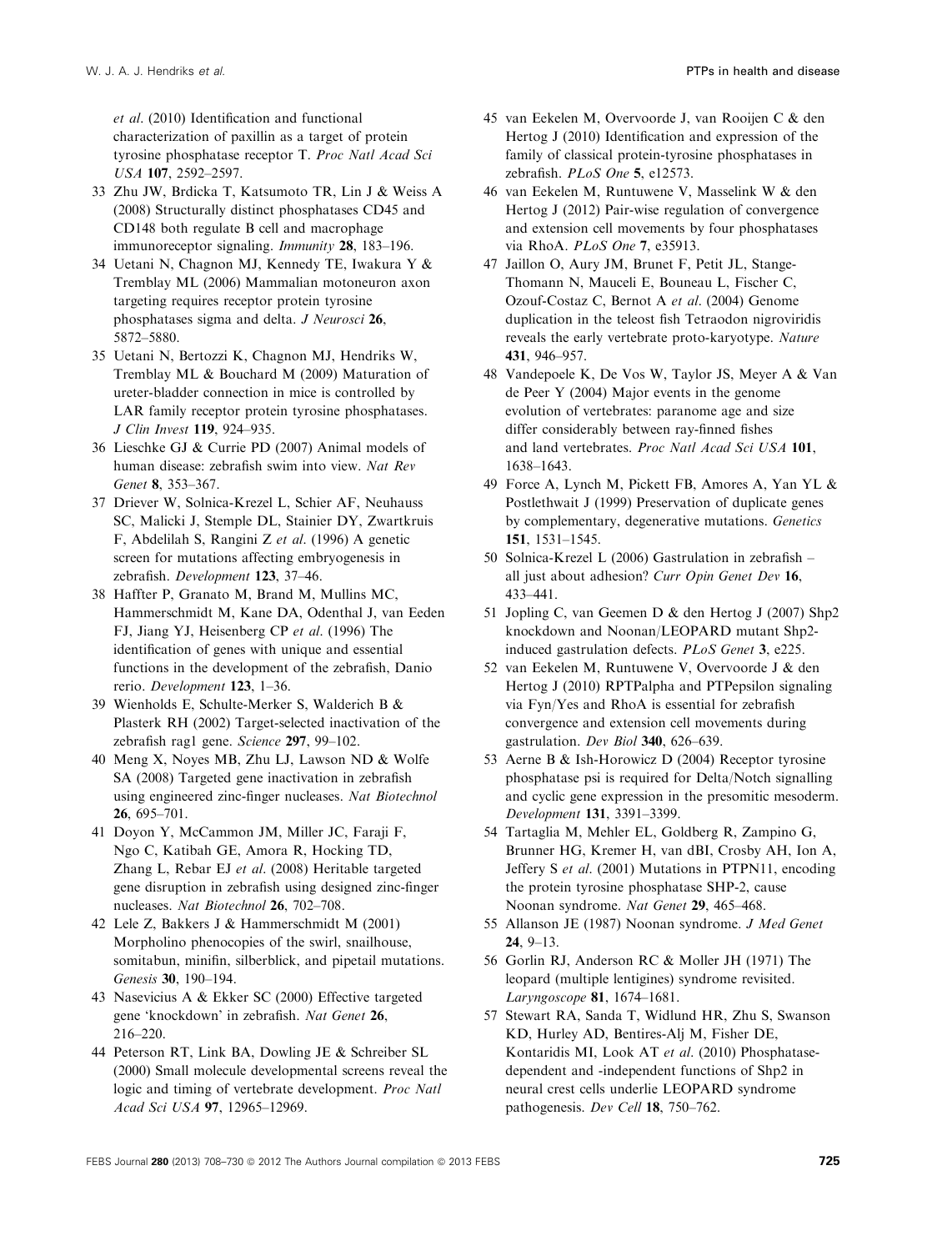- 58 Wyatt L, Wadham C, Crocker LA, Lardelli M & Khew-Goodall Y (2007) The protein tyrosine phosphatase Pez regulates TGFbeta, epithelialmesenchymal transition, and organ development. J Cell Biol 178, 1223–1235.
- 59 Chen X, Yoshida T, Sagara H, Mikami Y & Mishina M (2011) Protein tyrosine phosphatase sigma regulates the synapse number of zebrafish olfactory sensory neurons. J Neurochem 119, 532–543.
- 60 Faucherre A, Taylor GS, Overvoorde J, Dixon JE & den Hertog J (2008) Zebrafish pten genes have overlapping and non-redundant functions in tumorigenesis and embryonic development. Oncogene 27, 1079–1086.
- 61 Choorapoikayil S, Kuiper RV, de Bruin A & den Hertog J (2012) Haploinsufficiency of the genes encoding the tumor suppressor Pten predisposes zebrafish to hemangiosarcoma. Dis Model Mech, 5, 241–247.
- 62 Boyle WJ, Simonet WS & Lacey DL (2003) Osteoclast differentiation and activation. Nature 423, 337–342.
- 63 Ducy P, Schinke T & Karsenty G (2000) The osteoblast: a sophisticated fibroblast under central surveillance. Science 289, 1501-1504.
- 64 Harada S & Rodan GA (2003) Control of osteoblast function and regulation of bone mass. Nature 423, 349–355.
- 65 Aguila HL & Rowe DW (2005) Skeletal development, bone remodeling, and hematopoiesis. Immunol Rev 208, 7–18.
- 66 Bruzzaniti A & Baron R (2006) Molecular regulation of osteoclast activity. Rev Endocr Metab Disord 7, 123–139.
- 67 Luxenburg C, Parsons JT, Addadi L & Geiger B (2006) Involvement of the Src-cortactin pathway in podosome formation and turnover during polarization of cultured osteoclasts. J Cell Sci 119, 4878–4888.
- 68 Soriano P, Montgomery C, Geske R & Bradley A (1991) Targeted disruption of the c-src proto-oncogene leads to osteopetrosis in mice. Cell 64, 693–702.
- 69 Destaing O, Sanjay A, Itzstein C, Horne WC, Toomre D, De Camilli P & Baron R (2008) The tyrosine kinase activity of c-Src regulates actin dynamics and organization of podosomes in osteoclasts. Mol Biol Cell 19, 394–404.
- 70 Wada T, Nakashima T, Hiroshi N & Penninger JM (2006) RANKL-RANK signaling in osteoclastogenesis and bone disease. Trends Mol Med 12, 17–25.
- 71 Ross FP (2006) M-CSF, c-Fms, and signaling in osteoclasts and their precursors. Ann N Y Acad Sci 1068, 110–116.
- 72 Gil-Henn H, Destaing O, Sims NA, Aoki K, Alles N, Neff L, Sanjay A, Bruzzaniti A, De Camilli P, Baron R et al. (2007) Defective microtubule-dependent podosome organization in osteoclasts leads to

increased bone density in Pyk2(-/-) mice. J Cell Biol 178, 1053–1064.

- 73 Buckbinder L, Crawford DT, Qi H, Ke HZ, Olson LM, Long KR, Bonnette PC, Baumann AP, Hambor JE, Grasser WA III et al. (2007) Proline-rich tyrosine kinase 2 regulates osteoprogenitor cells and bone formation, and offers an anabolic treatment approach for osteoporosis. Proc Natl Acad Sci USA 104, 10619–10624.
- 74 Luxenburg C, Addadi L & Geiger B (2006) The molecular dynamics of osteoclast adhesions. Eur J Cell Biol 85, 203–211.
- 75 Chiusaroli R, Knobler H, Luxenburg C, Sanjay A, Granot-Attas S, Tiran Z, Miyazaki T, Harmelin A, Baron R & Elson A (2004) Tyrosine phosphatase epsilon is a positive regulator of osteoclast function in vitro and in vivo. Mol Biol Cell 15, 234–244.
- 76 Kollet O, Dar A, Shivtiel S, Kalinkovich A, Lapid K, Sztainberg Y, Tesio M, Samstein RM, Goichberg P, Spiegel A et al. (2006) Osteoclasts degrade endosteal components and promote mobilization of hematopoietic progenitor cells. Nat Med 12, 657–664.
- 77 Granot-Attas S, Luxenburg C, Finkelshtein E & Elson A (2009) Protein tyrosine phosphatase epsilon regulates integrin-mediated podosome stability in osteoclasts by activating Src. Mol Biol Cell 20, 4324–4334.
- 78 Carlson J, Cui W, Zhang Q, Xu X, Mercan F, Bennett AM & Vignery A (2009) Role of MKP-1 in osteoclasts and bone homeostasis. Am J Pathol 175, 1564–1573.
- 79 Sartori R, Li F & Kirkwood KL (2009) MAP kinase phosphatase-1 protects against inflammatory bone loss. J Dent Res 88, 1125–1130.
- 80 Umeda S, Beamer WG, Takagi K, Naito M, Hayashi S, Yonemitsu H, Yi T & Shultz LD (1999) Deficiency of SHP-1 protein-tyrosine phosphatase activity results in heightened osteoclast function and decreased bone density. Am J Pathol 155, 223–233.
- 81 Aoki K, Didomenico E, Sims NA, Mukhopadhyay K, Neff L, Houghton A, Amling M, Levy JB, Horne WC & Baron R (1999) The tyrosine phosphatase SHP-1 is a negative regulator of osteoclastogenesis and osteoclast resorbing activity: increased resorption and osteopenia in me(v)/me(v) mutant mice. *Bone* **25**, 261–267.
- 82 Zhang Z, Jimi E & Bothwell AL (2003) Receptor activator of NF-kappa B ligand stimulates recruitment of SHP-1 to the complex containing TNFR-associated factor 6 that regulates osteoclastogenesis. J Immunol 171, 3620–3626.
- 83 Bauler TJ, Kamiya N, Lapinski PE, Langewisch E, Mishina Y, Wilkinson JE, Feng GS & King PD (2011) Development of severe skeletal defects in induced SHP-2-deficient adult mice: a model of skeletal malformation in humans with SHP-2 mutations. Dis Model Mech 4, 228–239.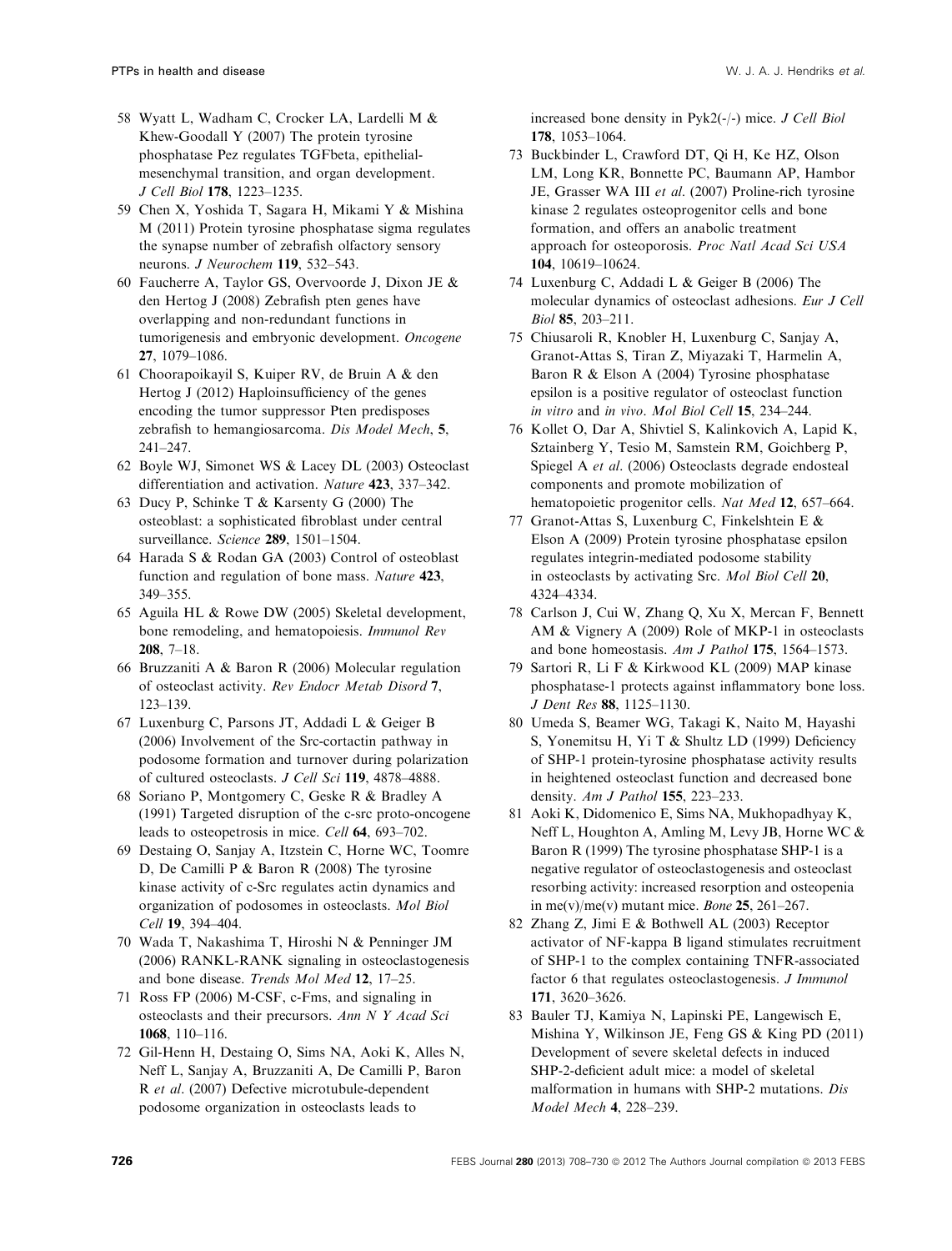- 84 Amoui M, Baylink DJ, Tillman JB & Lau KH (2003) Expression of a structurally unique osteoclastic protein-tyrosine phosphatase is driven by an alternative intronic, cell type-specific promoter. J Biol Chem 278, 44273–44280.
- 85 Suhr SM, Pamula S, Baylink DJ & Lau KH (2001) Antisense oligodeoxynucleotide evidence that a unique osteoclastic protein-tyrosine phosphatase is essential for osteoclastic resorption. J Bone Miner Res 16, 1795–1803.
- 86 Amoui M, Suhr SM, Baylink DJ & Lau KH (2004) An osteoclastic protein-tyrosine phosphatase may play a role in differentiation and activity of human monocytic U-937 cell-derived, osteoclast-like cells. Am J Physiol Cell Physiol 287, C874–C884.
- 87 Amoui M, Sheng MH, Chen ST, Baylink DJ & Lau KH (2007) A transmembrane osteoclastic proteintyrosine phosphatase regulates osteoclast activity in part by promoting osteoclast survival through c-Src-dependent activation of NFkappaB and JNK2. Arch Biochem Biophys 463, 47–59.
- 88 Sheng MH, Amoui M, Stiffel V, Srivastava AK, Wergedal JE & Lau KH (2009) Targeted transgenic expression of an osteoclastic transmembrane proteintyrosine phosphatase in cells of osteoclastic lineage increases bone resorption and bone loss in male young adult mice. J Biol Chem 284, 11531–11545.
- 89 Larsen M, Tremblay ML & Yamada KM (2003) Phosphatases in cell-matrix adhesion and migration. Nat Rev Mol Cell Biol 4, 700–711.
- 90 Sastry SK, Rajfur Z, Liu BP, Cote JF, Tremblay ML & Burridge K (2006) PTP-PEST couples membrane protrusion and tail retraction via VAV2 and p190RhoGAP. J Biol Chem 281, 11627–11636.
- 91 Cote JF, Chung PL, Theberge JF, Halle M, Spencer S, Lasky LA & Tremblay ML (2002) PSTPIP is a substrate of PTP-PEST and serves as a scaffold guiding PTP-PEST toward a specific dephosphorylation of WASP. J Biol Chem 277, 2973–2986.
- 92 Badour K, Zhang J, Shi F, Leng Y, Collins M & Siminovitch KA (2004) Fyn and PTP-PEST-mediated regulation of Wiskott-Aldrich syndrome protein (WASp) tyrosine phosphorylation is required for coupling T cell antigen receptor engagement to WASp effector function and T cell activation. J Exp Med 199, 99–112.
- 93 Garton AJ & Tonks NK (1999) Regulation of fibroblast motility by the protein tyrosine phosphatase PTP-PEST. J Biol Chem 274, 3811–3818.
- 94 Lyons PD, Dunty JM, Schaefer EM & Schaller MD (2001) Inhibition of the catalytic activity of cell adhesion kinase beta by protein-tyrosine phosphatase-PEST-mediated dephosphorylation. J Biol Chem 276, 24422–24431.
- 95 Chellaiah MA, Biswas RS, Yuen D, Alvarez UM & Hruska KA (2001) Phosphatidylinositol 3,4,5 trisphosphate directs association of Src homology 2-containing signaling proteins with gelsolin. J Biol Chem 276, 47434–47444.
- 96 Gupta A, Lee BS, Khadeer MA, Tang Z, Chellaiah M, Abu-Amer Y, Goldknopf J & Hruska KA (2003) Leupaxin is a critical adaptor protein in the adhesion zone of the osteoclast. J Bone Miner Res 18, 669–685.
- 97 Chellaiah MA, Kuppuswamy D, Lasky L & Linder S (2007) Phosphorylation of a Wiscott-Aldrich syndrome protein-associated signal complex is critical in osteoclast bone resorption. J Biol Chem 282, 10104–10116.
- 98 Chellaiah MA & Schaller MD (2009) Activation of Src kinase by protein-tyrosine phosphatase-PEST in osteoclasts: comparative analysis of the effects of bisphosphonate and protein-tyrosine phosphatase inhibitor on Src activation in vitro. J Cell Physiol 220, 382–393.
- 99 Shivtiel S, Kollet O, Lapid K, Schajnovitz A, Goichberg P, Kalinkovich A, Shezen E, Tesio M, Netzer N, Petit I et al. (2008) CD45 regulates retention, motility, and numbers of hematopoietic progenitors, and affects osteoclast remodeling of metaphyseal trabecules. J Exp Med 205, 2381–2395.
- 100 Wu H, Xiong WC & Mei L (2010) To build a synapse: signaling pathways in neuromuscular junction assembly. Development 137, 1017–1033.
- 101 Mei L & Si J (1995) Tyrosine phosphorylation and synapse formation at the neuromuscular junction. Life Sci 57, 1459–1466.
- 102 Tanowitz M, Si J, Yu DH, Feng GS & Mei L (1999) Regulation of neuregulin-mediated acetylcholine receptor synthesis by protein tyrosine phosphatase SHP2. J Neurosci 19, 9426–9435.
- 103 Madhavan R, Zhao XT, Ruegg MA & Peng HB (2005) Tyrosine phosphatase regulation of MuSKdependent acetylcholine receptor clustering. Mol Cell Neurosci 28, 403–416.
- 104 Camilleri AA, Willmann R, Sadasivam G, Lin S, Ruegg MA, Gesemann M & Fuhrer C (2007) Tyrosine phosphatases such as SHP-2 act in a balance with Src-family kinases in stabilization of postsynaptic clusters of acetylcholine receptors. BMC Neurosci 8, 46.
- 105 Stryker E & Johnson KG (2007) LAR, liprin alpha and the regulation of active zone morphogenesis. J Cell Sci 120, 3723–3728.
- 106 Coles CH, Shen Y, Tenney AP, Siebold C, Sutton GC, Lu W, Gallagher JT, Jones EY, Flanagan JG & Aricescu AR (2011) Proteoglycan-specific molecular switch for RPTPsigma clustering and neuronal extension. Science 332, 484–488.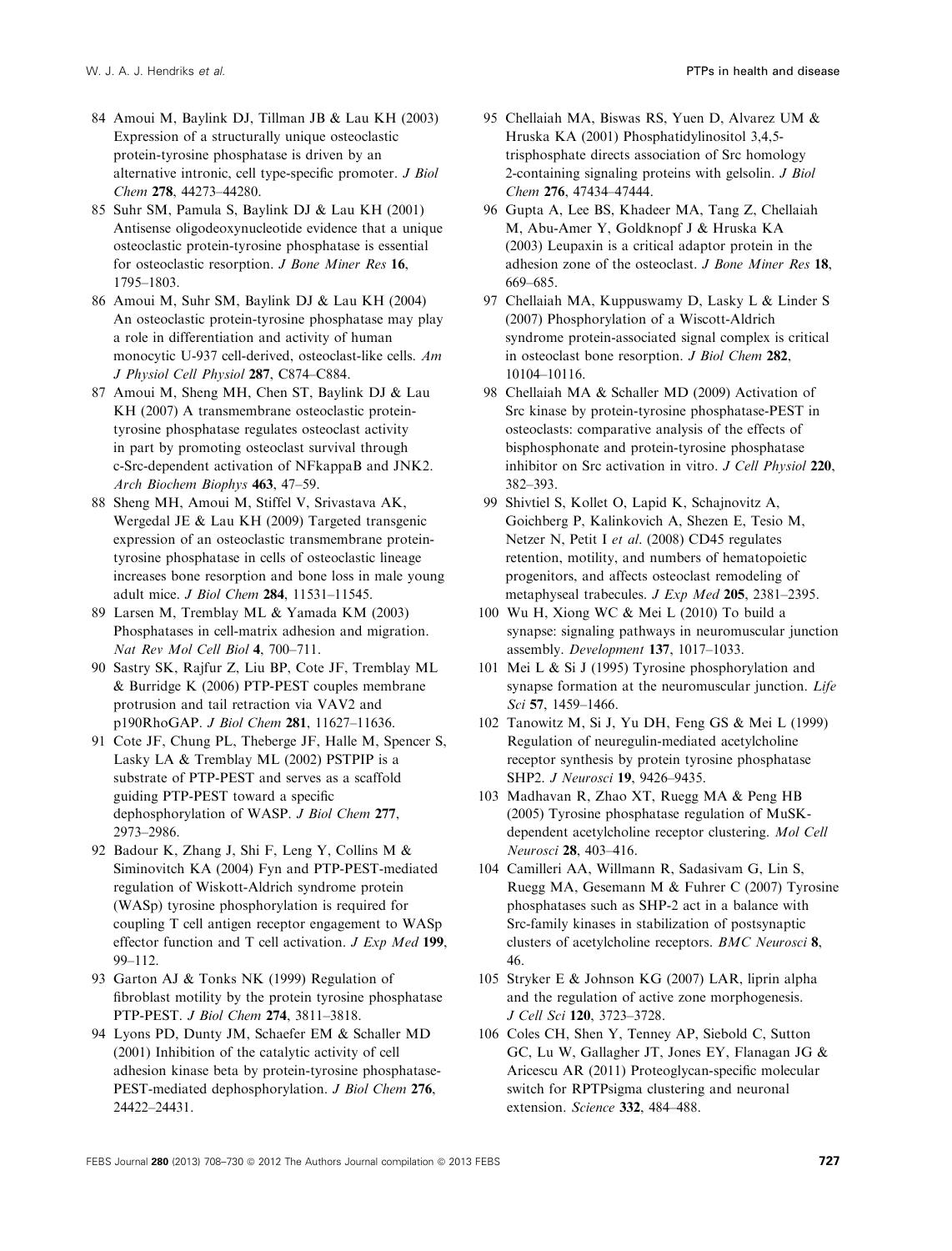- 107 Shen Y, Tenney AP, Busch SA, Horn KP, Cuascut FX, Liu K, He Z, Silver J & Flanagan JG (2009) PTPsigma is a receptor for chondroitin sulfate proteoglycan, an inhibitor of neural regeneration. Science 326, 592–596.
- 108 Aricescu AR, McKinnell IW, Halfter W & Stoker AW (2002) Heparan sulfate proteoglycans are ligands for receptor protein tyrosine phosphatase sigma. Mol Cell Biol 22, 1881–1892.
- 109 Dunah AW, Hueske E, Wyszynski M, Hoogenraad CC, Jaworski J, Pak DT, Simonetta A, Liu G & Sheng M (2005) LAR receptor protein tyrosine phosphatases in the development and maintenance of excitatory synapses. Nat Neurosci 8, 458–467.
- 110 Dickinson BA, Jo J, Seok H, Son GH, Whitcomb DJ, Davies CH, Sheng M, Collingridge GL & Cho K (2009) A novel mechanism of hippocampal LTD involving muscarinic receptor-triggered interactions between AMPARs, GRIP and liprin-alpha. Mol Brain 2, 18.
- 111 Murase S, Mosser E & Schuman EM (2002) Depolarization drives beta-Catenin into neuronal spines promoting changes in synaptic structure and function. Neuron 35, 91–105.
- 112 Brigidi GS & Bamji SX (2011) Cadherin-catenin adhesion complexes at the synapse. Curr Opin Neurobiol 21, 208–214.
- 113 Lee SH, Peng IF, Ng YG, Yanagisawa M, Bamji SX, Elia LP, Balsamo J, Lilien J, Anastasiadis PZ, Ullian EM et al. (2008) Synapses are regulated by the cytoplasmic tyrosine kinase Fer in a pathway mediated by p120catenin, Fer, SHP-2, and beta-catenin. J Cell Biol 183, 893–908.
- 114 Woo J, Kwon SK, Choi S, Kim S, Lee JR, Dunah AW, Sheng M & Kim E (2009) Trans-synaptic adhesion between NGL-3 and LAR regulates the formation of excitatory synapses. Nat Neurosci 12, 428–437.
- 115 Kwon SK, Woo J, Kim SY, Kim H & Kim E (2010) Trans-synaptic adhesions between netrin-G ligand-3 (NGL-3) and receptor tyrosine phosphatases LAR, protein-tyrosine phosphatase delta (PTPdelta), and PTPsigma via specific domains regulate excitatory synapse formation. J Biol Chem 285, 13966-13978.
- 116 Yoshida T, Yasumura M, Uemura T, Lee SJ, Ra M, Taguchi R, Iwakura Y & Mishina M (2011) IL-1 receptor accessory protein-like 1 associated with mental retardation and autism mediates synapse formation by trans-synaptic interaction with protein tyrosine phosphatase delta. J Neurosci 31, 13485–13499.
- 117 Valnegri P, Montrasio C, Brambilla D, Ko J, Passafaro M & Sala C (2011) The X-linked intellectual disability protein IL1RAPL1 regulates excitatory

synapse formation by binding PTPdelta and RhoGAP2. Hum Mol Genet 20, 4797–4809.

- 118 Takahashi H, Arstikaitis P, Prasad T, Bartlett TE, Wang YT, Murphy TH & Craig AM (2011) Postsynaptic TrkC and presynaptic PTPsigma function as a bidirectional excitatory synaptic organizing complex. Neuron 69, 287–303.
- 119 Yamaguchi Y (2002) Glycobiology of the synapse: the role of glycans in the formation, maturation, and modulation of synapses. Biochim Biophys Acta 1573, 369–376.
- 120 Yang T, Massa SM & Longo FM (2006) LAR protein tyrosine phosphatase receptor associates with TrkB and modulates neurotrophic signaling pathways. J Neurobiol 66, 1420–1436.
- 121 Faux C, Hawadle M, Nixon J, Wallace A, Lee S, Murray S & Stoker A (2007) PTPsigma binds and dephosphorylates neurotrophin receptors and can suppress NGF-dependent neurite outgrowth from sensory neurons. Biochim Biophys Acta 1773, 1689–1700.
- 122 Niisato K, Fujikawa A, Komai S, Shintani T, Watanabe E, Sakaguchi G, Katsuura G, Manabe T & Noda M (2005) Age-dependent enhancement of hippocampal long-term potentiation and impairment of spatial learning through the Rho-associated kinase pathway in protein tyrosine phosphatase receptor type Z-deficient mice. J Neurosci 25, 1081–1088.
- 123 Santos SD, Carvalho AL, Caldeira MV & Duarte CB (2009) Regulation of AMPA receptors and synaptic plasticity. Neuroscience 158, 105–125.
- 124 Moult PR, Gladding CM, Sanderson TM, Fitzjohn SM, Bashir ZI, Molnar E & Collingridge GL (2006) Tyrosine phosphatases regulate AMPA receptor trafficking during metabotropic glutamate receptor-mediated long-term depression. J Neurosci 26, 2544–2554.
- 125 Gladding CM, Collett VJ, Jia Z, Bashir ZI, Collingridge GL & Molnar E (2009) Tyrosine dephosphorylation regulates AMPAR internalisation in mGluR-LTD. Mol Cell Neurosci 40, 267–279.
- 126 Hayashi T & Huganir RL (2004) Tyrosine phosphorylation and regulation of the AMPA receptor by SRC family tyrosine kinases. J Neurosci 24, 6152–6160.
- 127 Zhang Y, Venkitaramani DV, Gladding CM, Kurup P, Molnar E, Collingridge GL & Lombroso PJ (2008) The tyrosine phosphatase STEP mediates AMPA receptor endocytosis after metabotropic glutamate receptor stimulation. *J Neurosci* 28, 10561-10566.
- 128 Prybylowski K, Chang K, Sans N, Kan L, Vicini S & Wenthold RJ (2005) The synaptic localization of NR2B-containing NMDA receptors is controlled by interactions with PDZ proteins and AP-2. Neuron, 47, 845–857.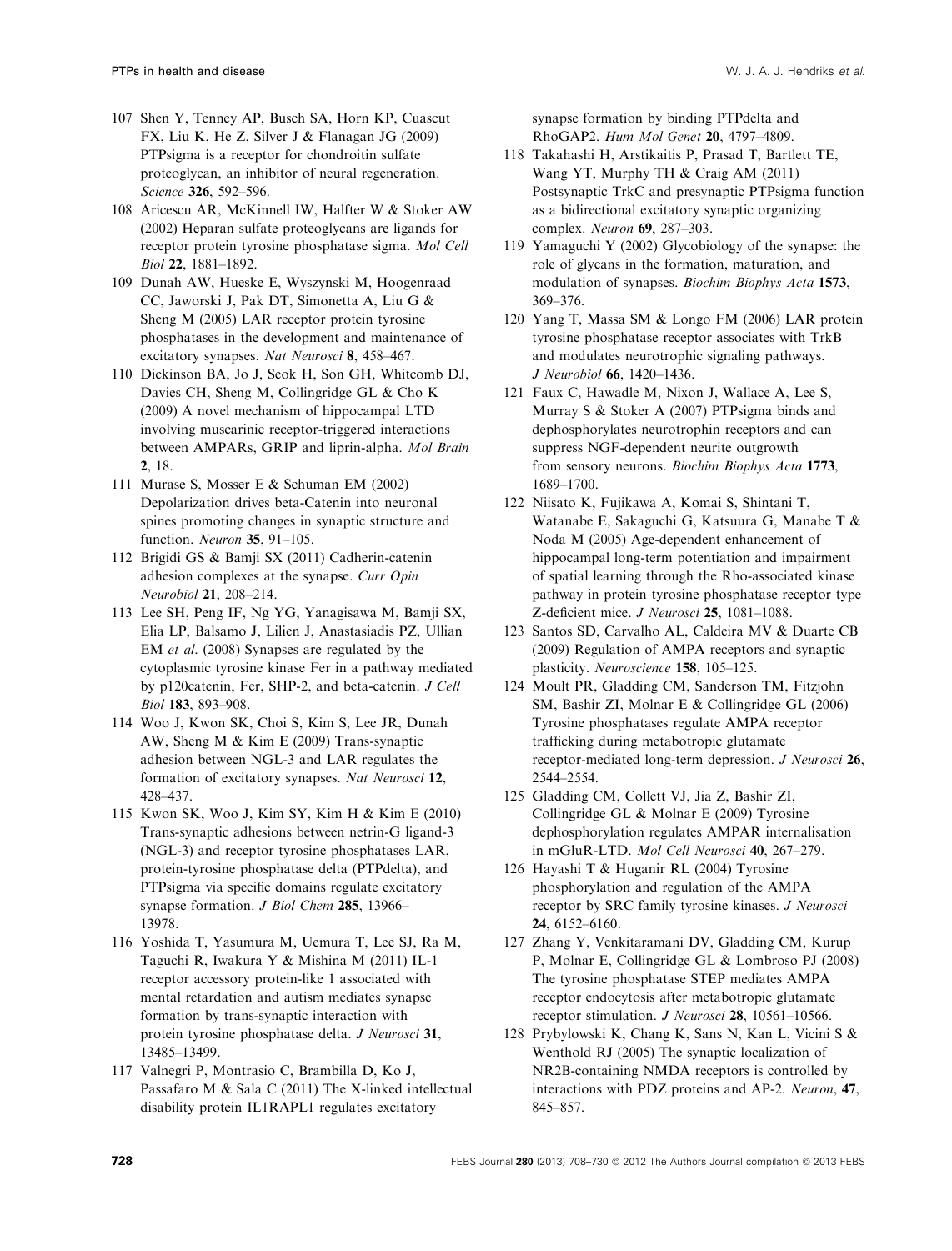- 129 Braithwaite SP, Paul S, Nairn AC & Lombroso PJ (2006) Synaptic plasticity: one STEP at a time. Trends Neurosci 29, 452–458.
- 130 Lei G, Xue S, Chery N, Liu Q, Xu J, Kwan CL, Fu YP, Lu YM, Liu M, Harder KW et al. (2002) Gain control of N-methyl-D-aspartate receptor activity by receptor-like protein tyrosine phosphatase alpha. EMBO J 21, 2977–2989.
- 131 Le HT, Maksumova L, Wang J & Pallen CJ (2006) Reduced NMDA receptor tyrosine phosphorylation in PTPalpha-deficient mouse synaptosomes is accompanied by inhibition of four src family kinases and Pyk2: an upstream role for PTPalpha in NMDA receptor regulation. J Neurochem 98, 1798–1809.
- 132 Harroch S, Furtado GC, Brueck W, Rosenbluth J, Lafaille J, Chao M, Buxbaum JD & Schlessinger J (2002) A critical role for the protein tyrosine phosphatase receptor type Z in functional recovery from demyelinating lesions. Nat Genet 32, 411–414.
- 133 Lamprianou S, Chatzopoulou E, Thomas JL, Bouyain S & Harroch S (2011) A complex between contactin-1 and the protein tyrosine phosphatase PTPRZ controls the development of oligodendrocyte precursor cells. Proc Natl Acad Sci USA 108, 17498–17503.
- 134 Ottervald J, Franzen B, Nilsson K, Andersson LI, Khademi M, Eriksson B, Kjellstrom S, Marko-Varga G, Vegvari A, Harris RA et al. (2010) Multiple sclerosis: identification and clinical evaluation of novel CSF biomarkers. J Proteomics 73, 1117–1132.
- 135 Susumu K, Hiromi A, Jyoji M & Shogo O (2010) Anti-phosphacan antibody in CIDP. J Neuroimmunol 228, 179.
- 136 Jacobsen M, Schweer D, Ziegler A, Gaber R, Schock S, Schwinzer R, Wonigeit K, Lindert RB, Kantarci O, Schaefer-Klein J et al. (2000) A point mutation in PTPRC is associated with the development of multiple sclerosis. Nat Genet 26, 495–499.
- 137 Nakahara J, Seiwa C, Tan-Takeuchi K, Gotoh M, Kishihara K, Ogawa M, Asou H & Aiso S (2005) Involvement of CD45 in central nervous system myelination. Neurosci Lett 379, 116–121.
- 138 Cohen S, Shoshana O, Zelman-Toiste E, Maharshak N, Binsky- Ehrenreich I, Gordin M, Shvidel L, Haran M, Leng L, Bucala R et al. (2012) The cytokine midkine and its receptor RPTP( regulate B cell survival in a pathway induced by CD74. J Immunol 188, 259–269.
- 139 Himburg HA, Muramoto GG, Daher P, Meadows SK, Russell JL, Doan P, Chi JT, Salter AB, Lento WE, Reya T et al. (2010) Pleiotrophin regulates the expansion and regeneration of hematopoietic stem cells. Nat Med 16, 475–482.
- 140 Hermiston ML, Zikherman J, Tan AL, Lam VC, Cresalia NM, Oksenberg N, Goren N, Brassat D,

Oksenberg JR & Weiss A (2009) Differential impact of the CD45 juxtamembrane wedge on central and peripheral T cell receptor responses. Proc Natl Acad Sci USA 106, 546–551.

- 141 Liu X, Li Y, Zhang Y, Lu Y, Guo W, Liu P, Zhou J, Xiang Z & He C (2011) SHP-2 promotes the maturation of oligodendrocyte precursor cells through Akt and ERK1/2 signaling in vitro. PLoS One 6, e21058.
- 142 Domercq M, Alberdi E, Sanchez-Gomez MV, Ariz U, Perez-Samartin A & Matute C (2011) Dual-specific phosphatase-6 (Dusp6) and ERK mediate AMPA receptor-induced oligodendrocyte death. J Biol Chem 286, 11825–11836.
- 143 Fujita Y, Endo S, Takai T & Yamashita T (2011) Myelin suppresses axon regeneration by PIR-B/SHPmediated inhibition of Trk activity. EMBO J 30, 1389–1401.
- 144 Ferrario JE, Rojas-Mayorquin AE, Saldana-Ortega M, Salum C, Gomes MZ, Hunot S & Raisman-Vozari R (2008) Pleiotrophin receptor RPTP-zeta/beta expression is up-regulated by L-DOPA in striatal medium spiny neurons of parkinsonian rats. J Neurochem 107, 443–452.
- 145 Marchionini DM, Lehrmann E, Chu Y, He B, Sortwell CE, Becker KG, Freed WJ, Kordower JH & Collier TJ (2007) Role of heparin binding growth factors in nigrostriatal dopamine system development and Parkinson's disease. Brain Res 1147, 77–88.
- 146 Herradon G & Ezquerra L (2009) Blocking receptor protein tyrosine phosphatase beta/zeta: a potential therapeutic strategy for Parkinson's disease. Curr Med Chem 16, 3322–3329.
- 147 Fitzpatrick CJ & Lombroso PJ (2011) The role of striatal-enriched protein tyrosine phosphatase (STEP) in cognition. Front Neuroanat 5, 47.
- 148 Goebel-Goody SM, Baum M, Paspalas CD, Fernandez SM, Carty NC, Kurup P & Lombroso PJ (2012) Therapeutic implications for striatal-enriched protein tyrosine Phosphatase (STEP) in neuropsychiatric disorders. Pharmacol Rev 64, 65–87.
- 149 Shi C, Zhang K & Xu Q (2012) Gender-specific role of the protein tyrosine phosphatase receptor type R gene in major depressive disorder. J Affect Disord 136, 591–598.
- 150 Shi J, Potash JB, Knowles JA, Weissman MM, Coryell W, Scheftner WA, Lawson WB, DePaulo JR Jr, Gejman PV, Sanders AR et al. (2011) Genomewide association study of recurrent early-onset major depressive disorder. Mol Psychiatry 16, 193–201.
- 151 Lamprianou S & Harroch S (2006) Receptor protein tyrosine phosphatase from stem cells to mature glial cells of the central nervous system. J Mol Neurosci 29, 241–255.